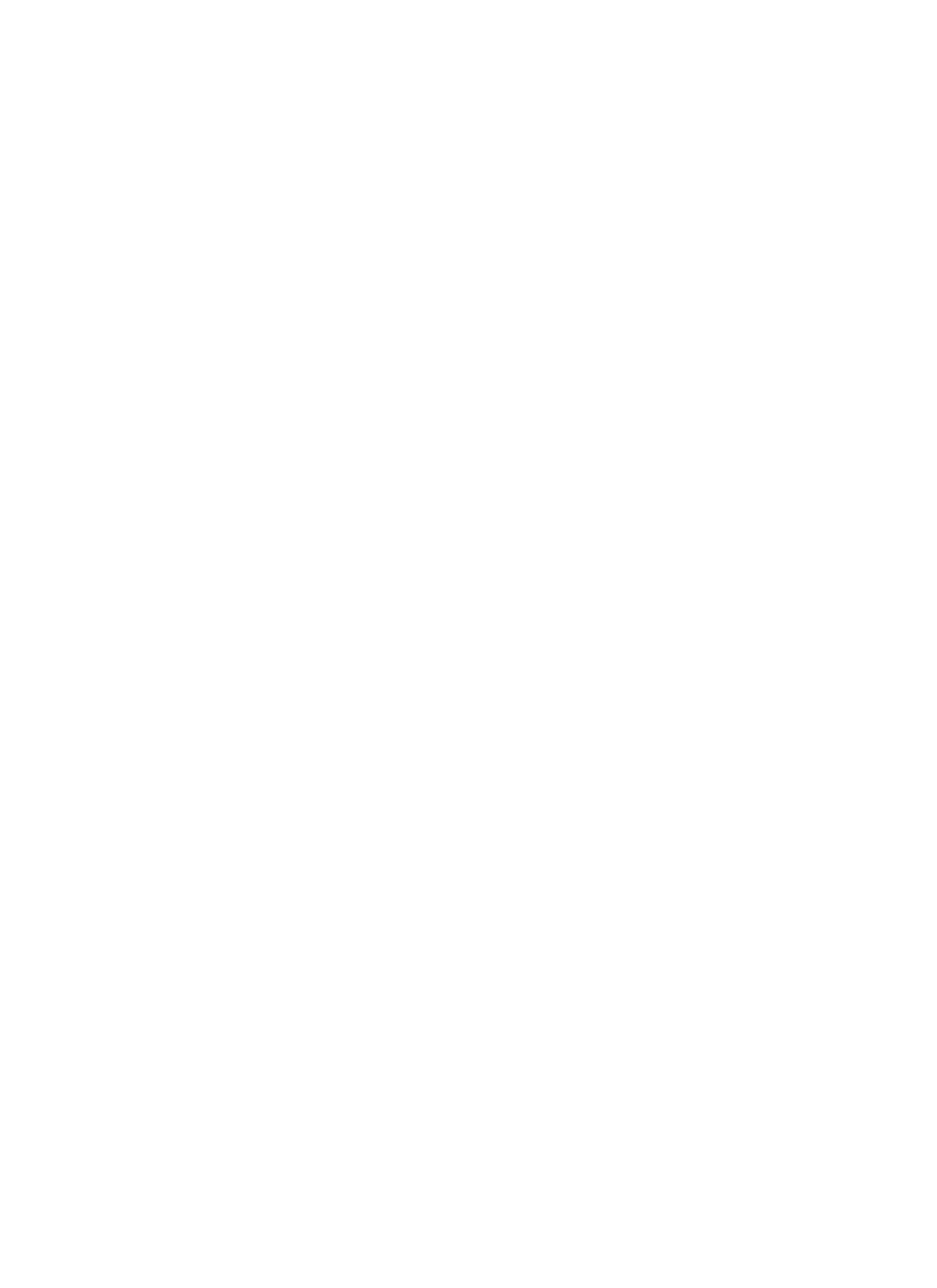*Dear Students, The brochure has been written for candidates for studies, students and foreign employees of Pope John Paul II State School of Higher Education in Biała Podlaska*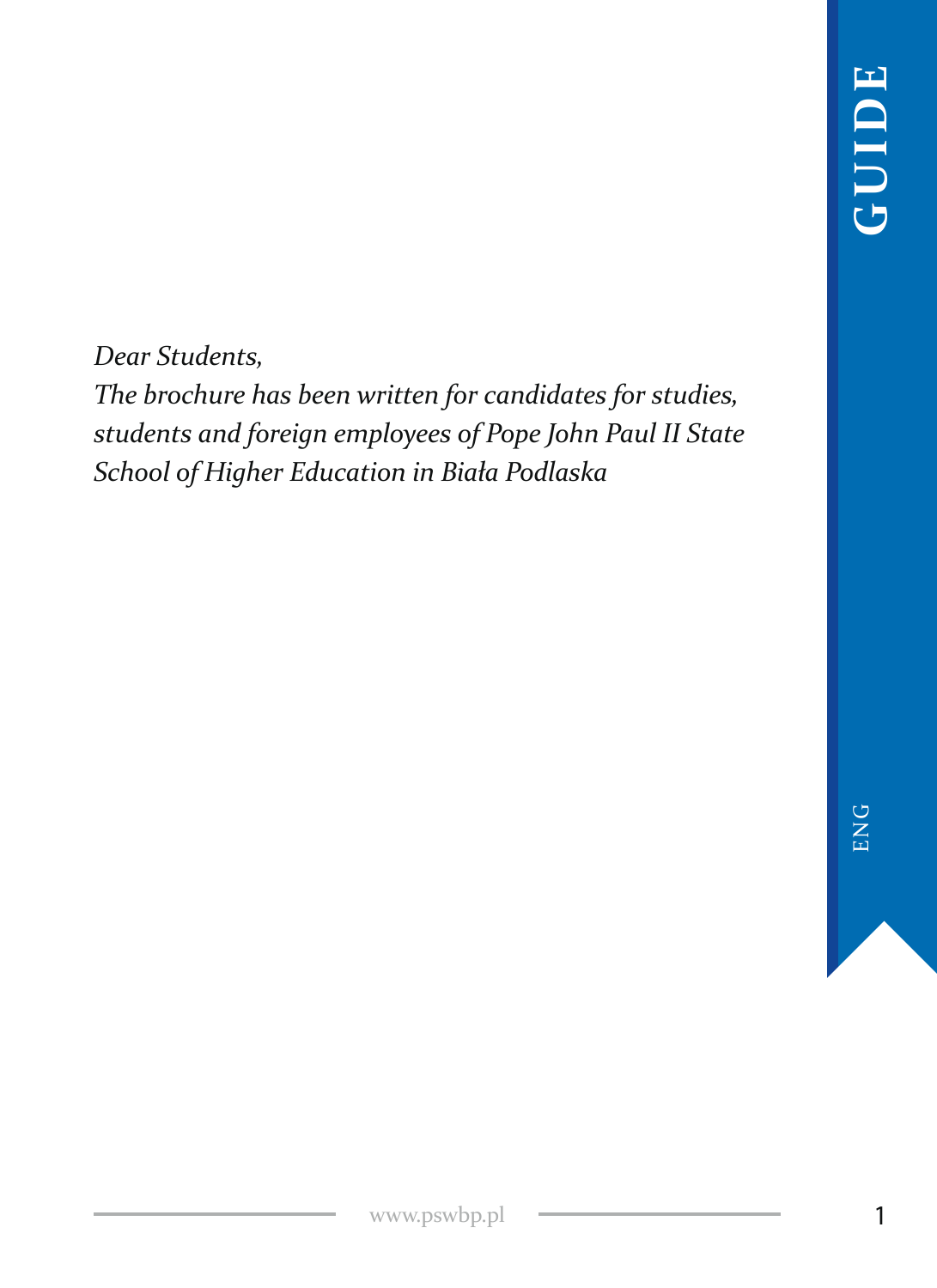# **CONTENTS**

| <b>ABOUT UNIVERSITY</b>                        | 3               |
|------------------------------------------------|-----------------|
| <b>STUDY PROGRAMMES</b>                        | $\overline{4}$  |
| <b>ADMISSION PROCEDURE</b>                     | 5               |
| ADMISSION PROCEDURE STEP BY STEP               | 5               |
| DOCUMENTS REQUIRED FOR THE ADMISSION PROCEDURE | 5               |
| <b>SCHOLARSHIPS</b>                            | 6               |
| ACCOMMODATION IN THE STUDENT DORM              | 7               |
| <b>STUDENT ORGANISATIONS</b>                   | 8               |
| SCIENTIFIC CIRCLES IN YOUR FIELD OF STUDY      | 8               |
| ACADEMIC SPORTS ASSOCIATION                    | 9               |
| STUDENT SELF-GOVERNMENT                        | 9               |
| STUDENT TRIPS TO STUDY ABROAD – ERASMUS        | 9               |
| REGISTRATION IN POLAND                         | 10 <sup>2</sup> |
| <b>HEALTH INSURANCE IN POLAND</b>              | 11              |
| <b>TREATMENT</b>                               | 14              |
| BIAŁA PODLASKA – HISTORICAL VIEW               | 19              |
| MONUMENTS OF BIAŁA PODLASKA AND ITS VICINITY   | 21              |
| THE VICINITY OF BIAŁA PODLASKA                 | 24              |
| THE MAIN HOLIDAYS, CELEBRATIONS AND CYCLICAL   |                 |
| EVENTS IN THE TOWN AND ITS VICINITY            | 24              |
| PUBLIC TRANSPORT                               | 27              |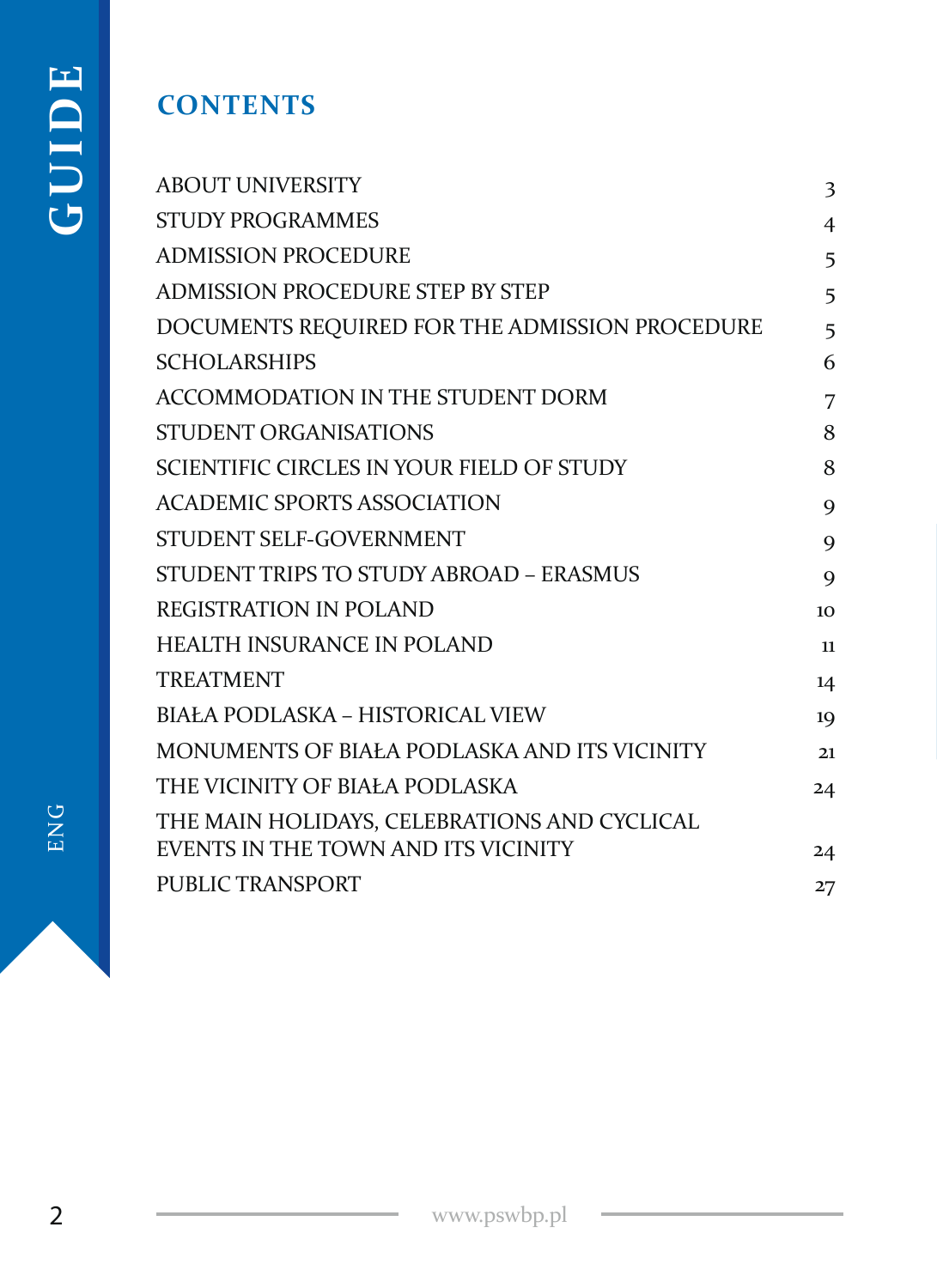

# **ABOUT UNIVERSITY**

We are a modern university which focuses on teaching practical professional skills and the scientific development of students and employees. We are also an important and prestigious academic centre in the north-eastern part of the Lublin voivodeship in Poland.

Twenty years of educational experience, confirmed by positive opinions of the Polish Accreditation Committee and the National Council for Accreditation of Nursing and Midwifery Schools.

**University's achievements** – the first place in Poland according to a prestigious all-Poland Ranking of Higher Education Schools "Perspectives" 2016, 2017 and 2018, scientific category "A" for the Faculty of Economic and Technical Sciences, scientific category "B" for the Faculty of Health Sciences and Social Sciences. The ambition of the university is to confer doctoral titles in health sciences.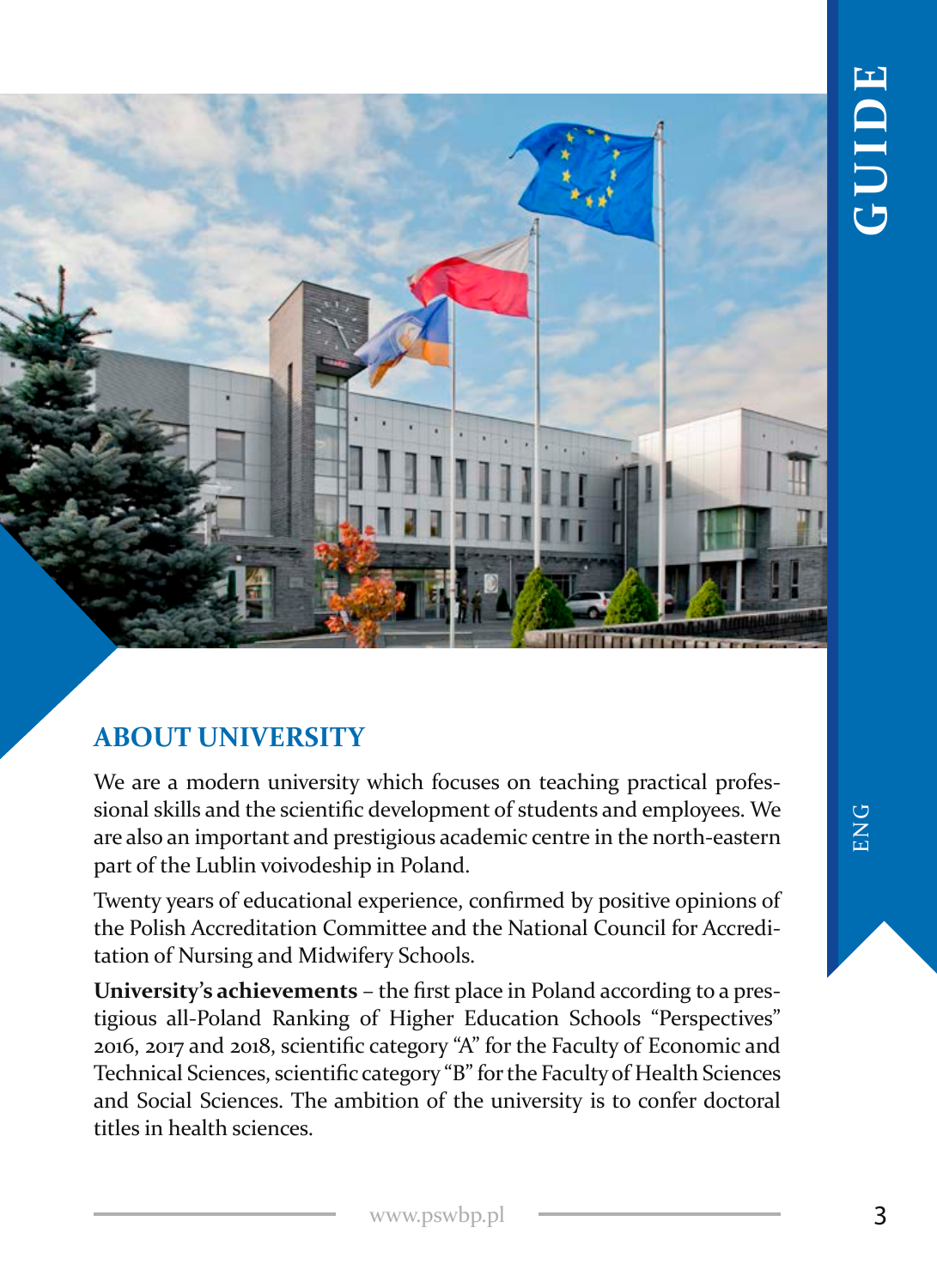# **STUDY PROGRAMMES**

#### **STUDIES IN POLISH FIRST-CYCLE PROGRAMMES**

- **•** national security
- **•** economics
- **•** dietetics
- **•** English philology
- **•** Russian philology
- **•** finance and accounting
- **•** pedagogy
- **•** nursing
- **•** medical rescue
- **•** sociology
- **•** tourism and recreation
- **•** management

#### **BE STUDIES**

- **•** construction engineering
- **•** computer science
- **•** mechanical engineering
- **•** agriculture

#### **UNIFORM MASTER'S DEGREE STUDIES**

- **•** physiotherapy
- **•** pre-school and early school education

#### **SECOND-CYCLE PROGRAMMES**

- **•** national security
- **•** economics
- **•** English philology
- **•** physiotherapy
- **•** nursing
- **•** tourism and recreation
- **•** public health

An up-to-date list of study programmes can be found at www.pswbp.pl.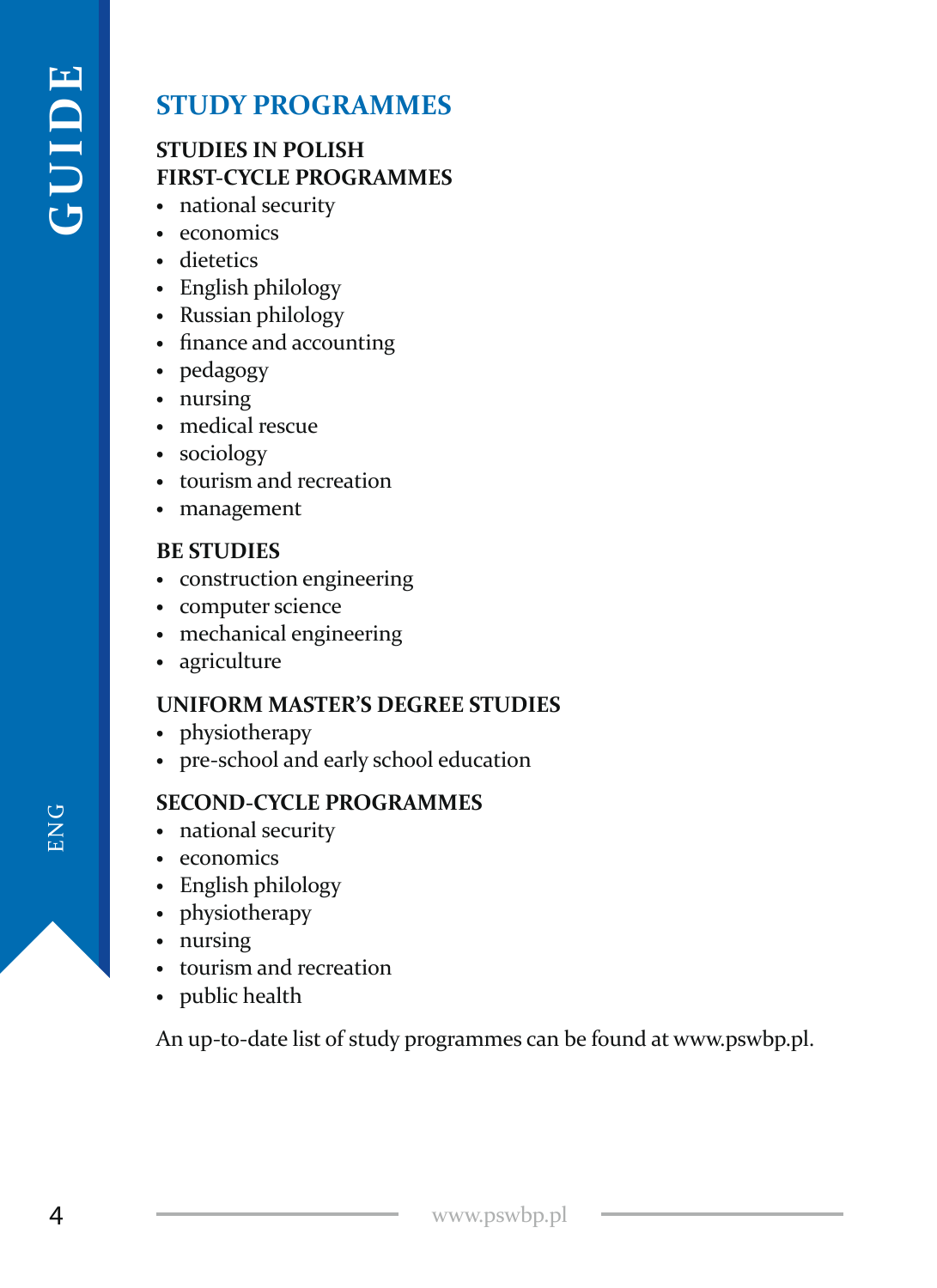# **ADMISSION PROCEDURE**

The detailed rules of admission and qualification criteria for particular study programmes are available on the Internet at **www.rekrutacja.pswbp.pl**. Should you have any questions, write at **rekrutacja@pswbp.pl**.

Persons who have a settlement permit, a valid **Polish Charter**, citizenship of one of the European Union countries, as well as persons of Polish citizenship permanently residing abroad, are allowed to take up and pursue studies on the same terms as Polish citizens permanently residing in Poland.

Other persons can take up studies on terms other than those applicable to Polish citizens, i.e. paid studies. Information on the fees for foreigners who start studies in Polish is available on the university's Website: www.pswbp. pl – the tab Candidate – Fees.

# **ADMISSION PROCEDURE STEP BY STEP**

**Step 1.** Find the study programme which you want to pursue, check the requirements and admission dates.

**Step 2.** Open an IRK account and register for your studies.

**Step 3.** Pay the admission fee.

**Step 4.** Enter your secondary school grades.

- **Step 5.** Submit the set of the required documents at the university.
- **Step 6.** Check the admission procedure results in the IRK system.

#### **DOCUMENTS REQUIRED FOR THE ADMISSION PROCEDURE**

Information on the documents required for the admission procedure is available at the university's Website; www.pswbp.pl – the tab Candidate – Required documents. The basic requirement for candidates for studies is the certificate of graduation from secondary school, equivalent to a Polish secondary school certificate (matura).

The registration of candidates for studies is possible only via the electronic system of the *Candidate Internet Registration* (Internetowa Rejestracja Kandydatów) at **irk.pswbp.pl**.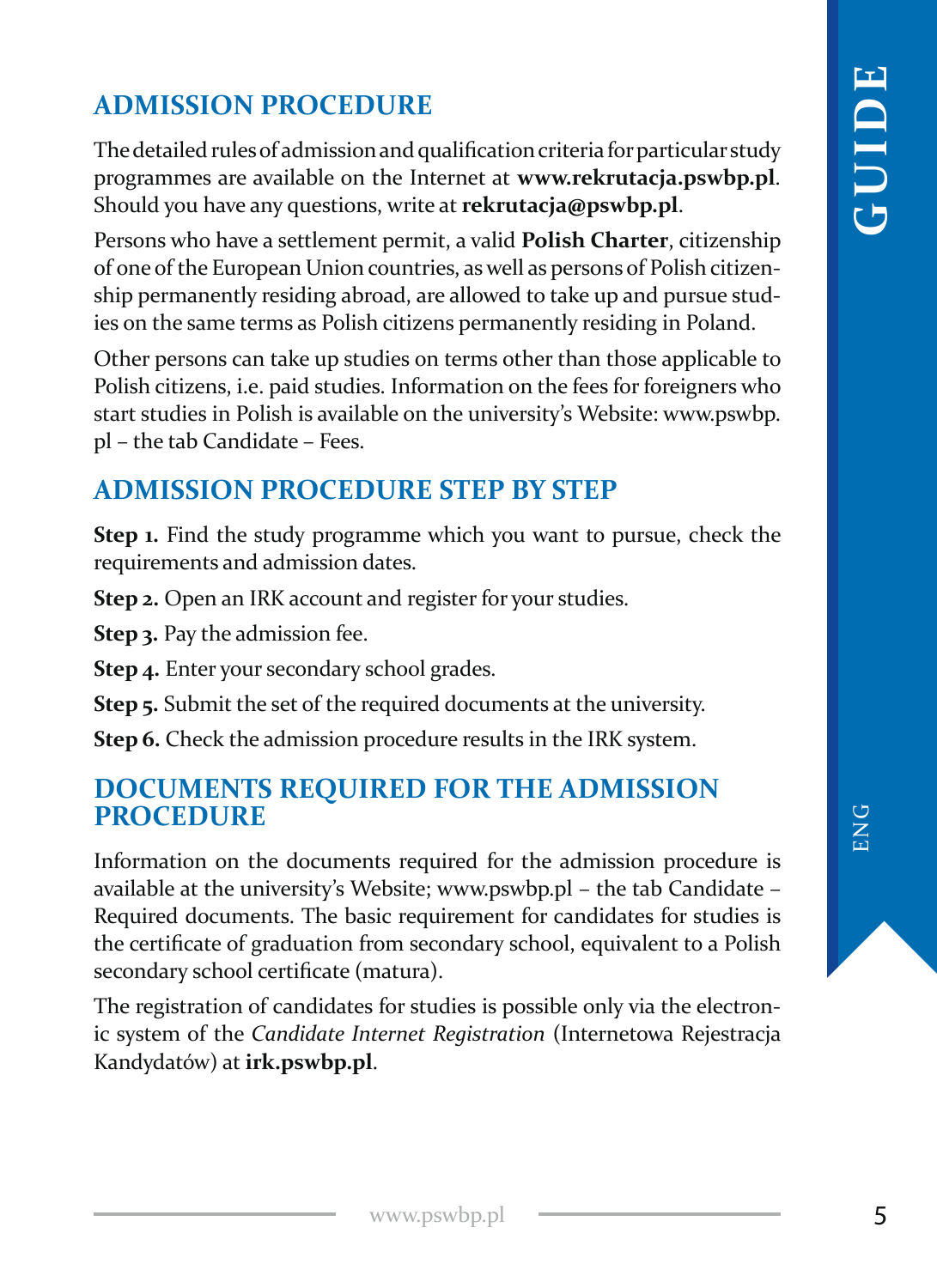#### **DOCUMENTS REQUIRED FOR ADMISSION OF FOREIGNERS TO FIRST-CYCLE PROGRAMMES IN POLISH**

#### **Persons who are not citizens of the Republic of Poland**

- 1. personal questionnaire application for studies, printed from the IRK system,
- 2. copy, verified by the university, of the certificate verified with an apostille stamp, which entitles to higher education studies in the state in which it was issued and is recognised as equivalent to the Polish certificate of maturity + translation into Polish, prepared by a sworn translator of Polish,
- 3. statement of the foreigner on health insurance, printed from the IRK system,
- 4. statement, printed from the IRK system, of the statutory representative of a minor on granting the power of attorney when the candidate's date of birth indicates the age under 18,
- 5. medical certificate stating no contraindications for studying at the selected programme, valid for the whole period of studies (this regards the programmes: national security, construction engineering, dietetics, physiotherapy, computer science, mechanical engineering, nursing, medical rescue, agriculture, tourism and recreation).
- 6. If the certificate is issued in a language other than Polish, it must be translated. The referral for medical examination must be printed from the IRK system.

# **SCHOLARSHIPS**

**Rector's scholarship** – granted to the best students, paid throughout the period of 9 months. From the 2nd year of studies, the scholarship is granted for a high average grade as well as artistic, sports and scientific achievements. In the 2019/2020 academic year the scholarship amounts to PLN 400, 600 or 1000, depending on the achievements.

**Social scholarship** – granted to people in a difficult financial situation. The amount of the scholarship depends on the income per person in the family, which cannot be higher than PLN 1000. The lowest scholarship is PLN 200, whereas the highest cannot exceed PLN 1150.

**Benefit** – if you find yourself in a difficult financial situation for random reasons, you can apply for a benefit. This is ad-hoc and non-refundable financial aid, granted at your request. The amount of the benefit cannot be higher than PLN 5500. The documents confirming the circumstances which have become the reason of your difficult financial situation must be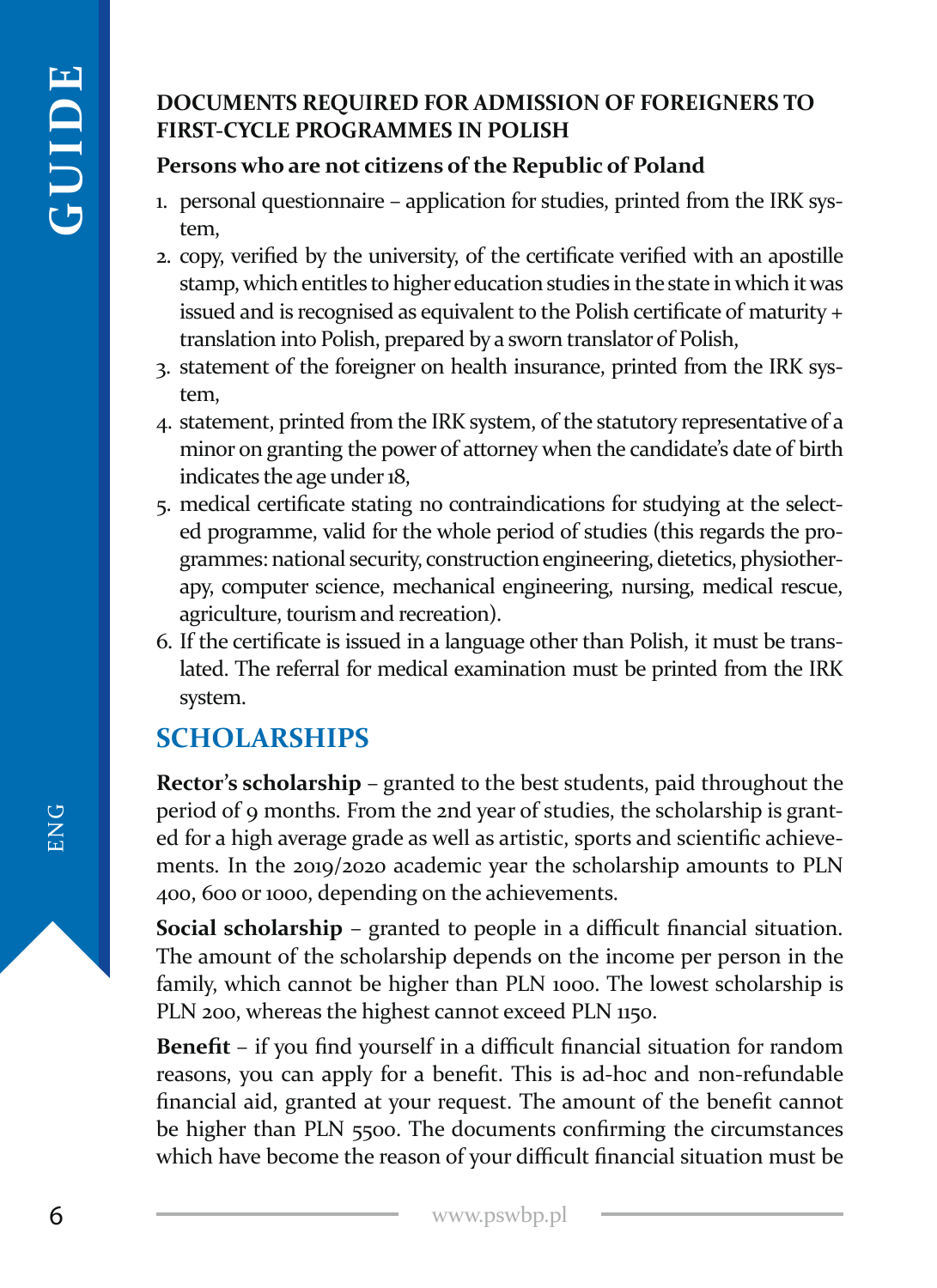submitted with the request for the benefit.

Do you want to know more? Look at www.pswbp.pl, the tab Student – Financial assistance.

The scholarship for October, due to the need to enter the new students' data, is delayed for a few weeks.

The scholarship is suspended if the scholarship holder repeats the year or semester of studies, does not have a valid visa or card of residence in Poland, stays outside Poland for longer than a month or is on dean's leave.

The conditions of granting a social or academic scholarship, or any other form of financial assistance are specified in the Regulations of financial assistance, available at www.pswbp.pl, the tab Student – Financial assistance. Persons who have been admitted to study according to the procedure for foreigners cannot apply for those forms of financial assistance which are intended for Poles.

Persons of Polish origin may also apply for a scholarship.

# **ACCOMMODATION IN THE STUDENT DORM**

Foreign students of the first year can apply for accommodation in the Student Dorm. The application for a place in the Student Dorm must be submitted **in August** at the administration office of the Student Dorm.

The Student Dorm is situated about 200 metres from the main building of the university. The information on current fees is available at www.pswbp. pl – the tab Candidate – Student Dorm

The rooms are twin rooms with high standard bathrooms.

The rooms are equipped with home electronics and household appliances, two cupboards for clothes, two bedside tables, two couches, two desks with lamps, a 32" TV set, Wi-Fi, a kettle and a fridge (a vacuum cleaner and an iron available for hire).

On each floor there are fully equipped kitchens – with a gas cooker, a microwave and kitchen cupboards.

In the Student Dorm there is a conference room, fitness room, gym, day room, laundry, and drying room (at an additional fee). The area is guarded and monitored.

The places in particular rooms are allocated by the Student Dorm Manager. If anyone wants to have a specific roommate, they should report it to the Student Dorm Manager.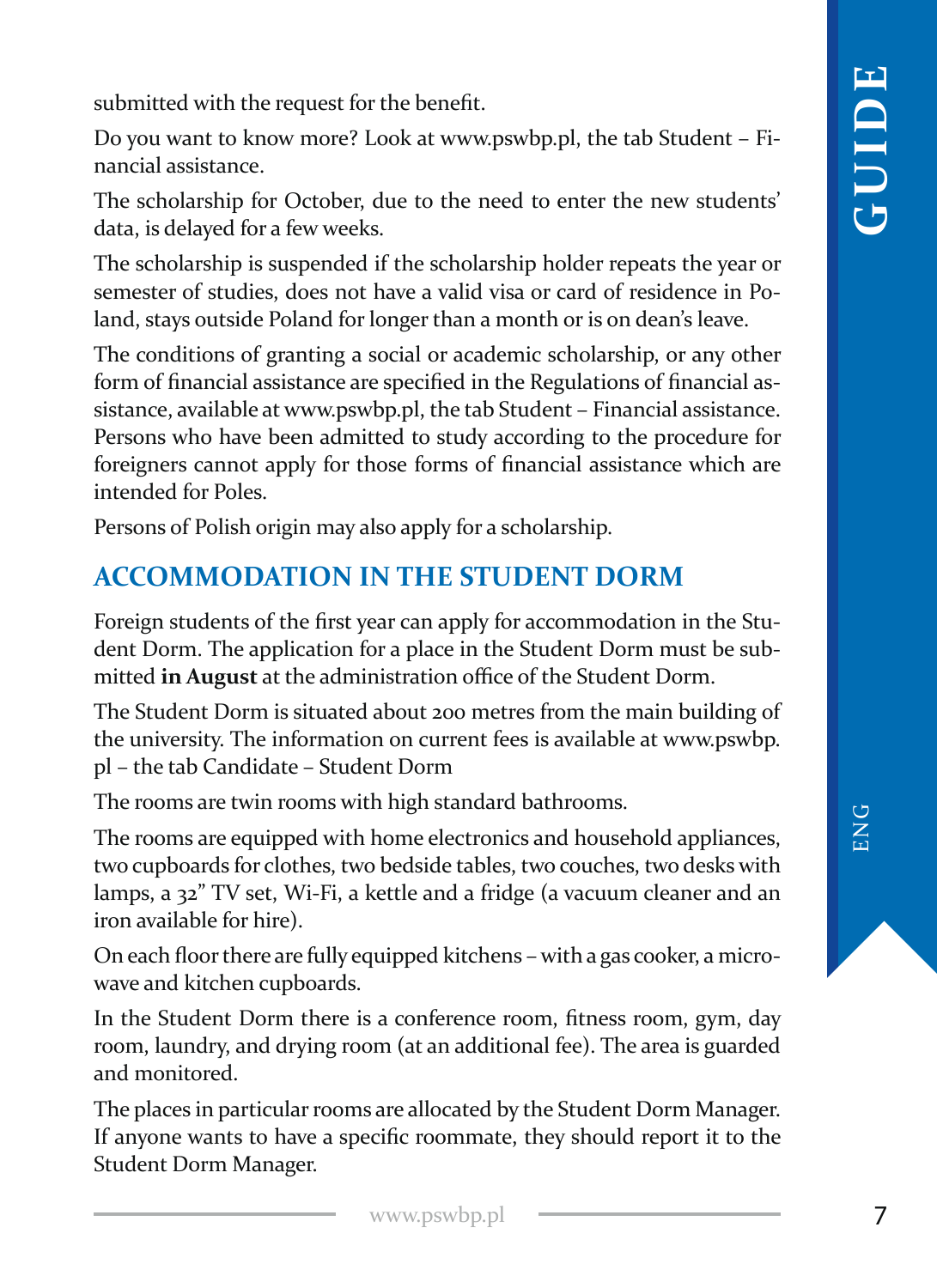

#### **Student Dorm / Dom Studenta PSW**

ul. Sidorska 105, 21-500 Biała Podlaska e-mail: b.laska@pswbp.pl tel. : +48 83 344 69 05

Students do not have to live in the Student Dorm and can rent private accommodation.

There is a student restaurant at the university, which offers full board.

### **STUDENT ORGANISATIONS**

The university does not only mean studying.

Everyone will find something for themselves to be able to pursue their interests and develop their talents.

You have a choice:

# **SCIENTIFIC CIRCLES IN YOUR FIELD OF STUDY**

At PSW there are currently 18 scientific circles. If you have a scientific interest which you would like to pursue, the university will make it possible for you.

Our university actively supports the activity of scientific circles. We are striving for students to learn practical aspects of their future profession already during their studies. We give our students an opportunity to develop their interests as we know that studies are not only the time for intensive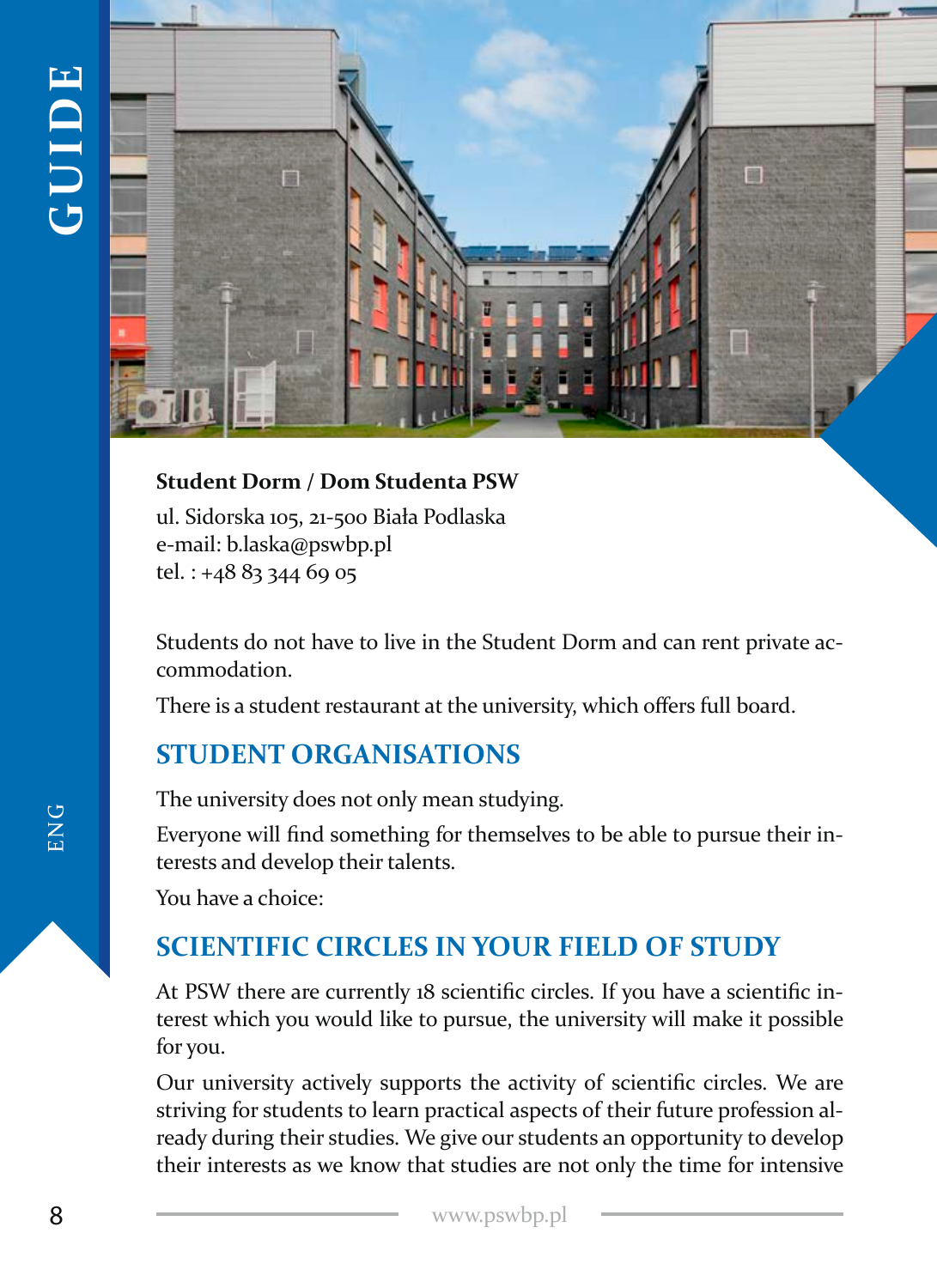studying but also a period of getting to know oneself and taking the first professional steps.

**Participation in scientific circles helps acquire competences** which employers value most: diligence, independence, creativity, work skill.

# **ACADEMIC SPORTS ASSOCIATION**

The Academic Sports Association represents the university during sports competitions. It is worth attending the association. You can train different sports there, e.g. football, handball, volleyball, strength exercises, fitness, dancing or scaling.

## **STUDENT SELF-GOVERNMENT**

The Student Self-Government is an indispensable element of any Higher Education School. Its aim is to represent the interests of the students and the University. Members of the Student Self-Government take an active part in the life of the University through participation in the work of the Senate, Disciplinary Committee and Appeal Committee.

The Student Self-Government also organises:

- 1. entertainment and cultural events: Juwenalia and Miss & Mister PSW,
- 2. charity events: Christmas Eve's Table by PSW,
- 3. student discos,
- 4. occasional events at the University.

Being a member of the University's Council of the Student Self-Government gives an opportunity to have an impact on the students' life and to act to improve the knowledge and skills of PSW students through the support for initiatives which contribute to the development of education and the support for scientific projects.

# **STUDENT TRIPS TO STUDY ABROAD – ERASMUS**

**Students after the first year of studies** (BA, BE, uniform master's degree or complementary master's degree studies) **can go to study abroad** in a different country. **Studies** within the Erasmus+ programme **last from 3 to 12 months** within one cycle of study.

Students can go **abroad for internships** in companies, organisations or institutions operating in other countries **which participate in the programme – the length of stay 2 months**.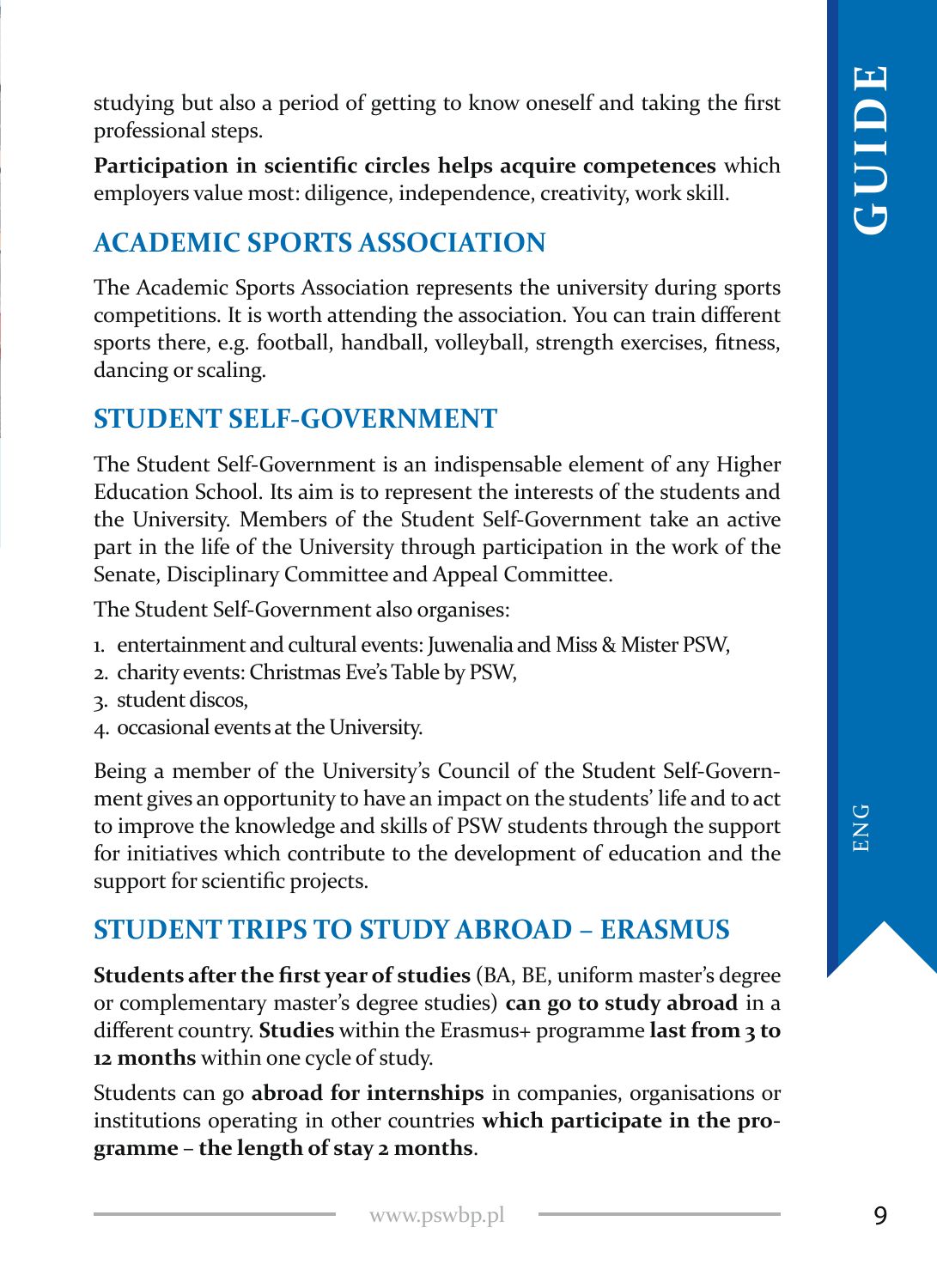# **REGISTRATION IN POLAND1**

Each stay in Poland which is longer than 30 days must be registered in the Department for Citizen and Foreign Affairs of the Voivodeship Office of a given voivodeship. Temporary residence must be registered:

- no later than on the 30<sup>th</sup> day from the arrival at the place of your temporary residence in Poland – if you are planning to be in Poland for over 3 months and are:
	- $\rightarrow$  a citizen of a member state of the European Union or a member of such a foreigner's family,
	- $\rightarrow$  a citizen of a member state of the European Free Trade Association – a party to the agreement on the European Economic Area or a member of such a foreigner's family,
	- $\rightarrow$  a citizen of the Swiss Confederation or a member of such a foreigner's family,
- no later than on the 4<sup>th</sup> day from the arrival at the place of your temporary residence in Poland – if you are planning to be in Poland for over 30 days and do not belong to the aforementioned group.

#### **What to prepare**

- **•** a temporary residence application form
- **•** if you are a citizen of the EU or EFTA member state or of the Swiss Confederation – prepare:
	- $\rightarrow$  a valid travel document or another valid document which confirms your identity and citizenship
- **•** if you are NOT a citizen of the EU or EFTA member state or of the Swiss Confederation, and you are NOT a member of the aforementioned foreigner's family, prepare:
	- $\rightarrow$  a valid travel document.
	- $\overline{a}$  a visa

#### **Registering cost**

The registering service is **free**.

The issuing of the temporary residence certificate costs **PLN 17**.

#### **Where to go to register in Biała Podlaska:**

**Delegatura w Białej Podlaskiej Oddział Spraw Obywatelskich i Cu-**

https://obywatel.gov.pl/meldunek/obowiazek-meldunkowy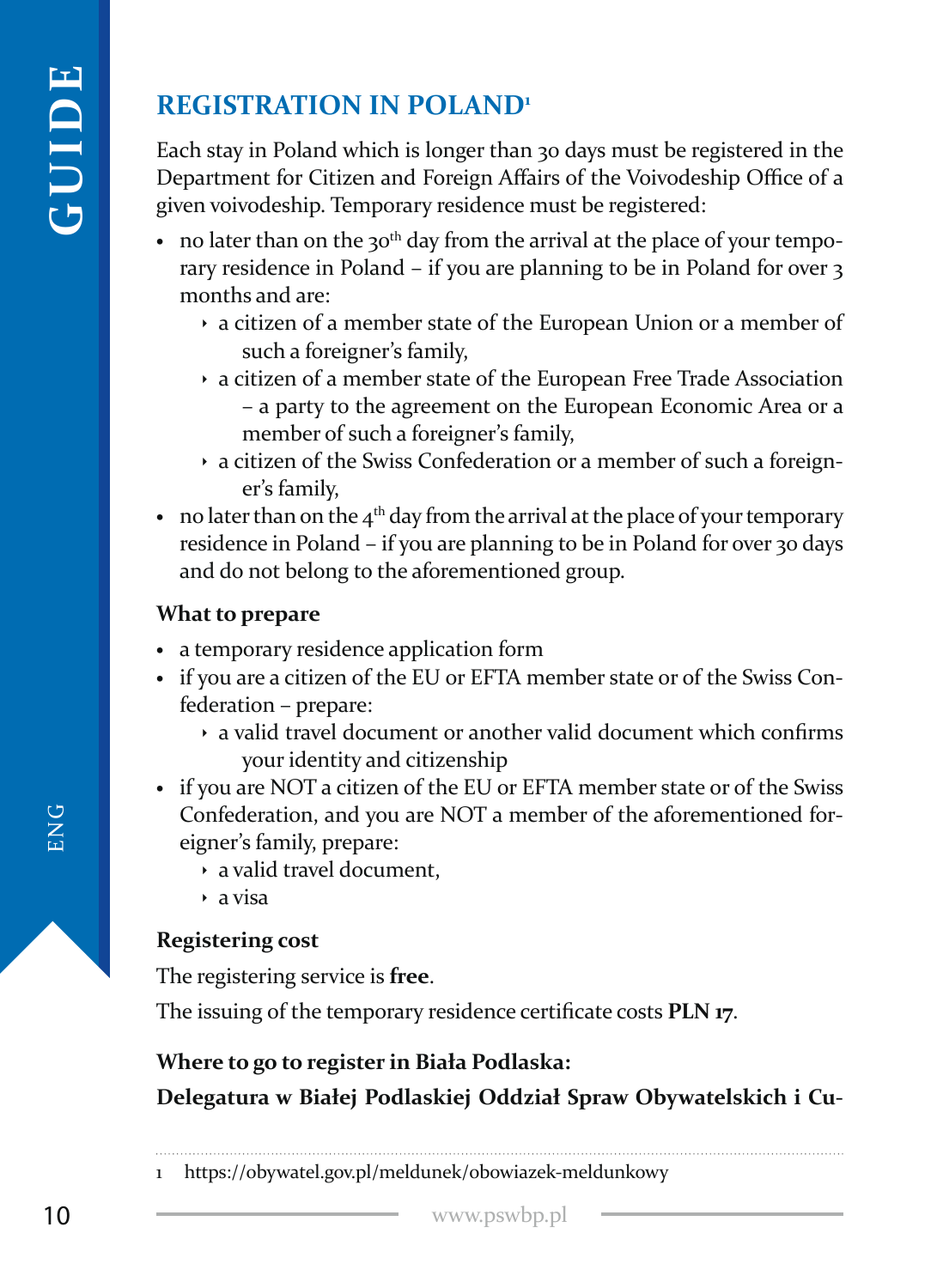#### **dzoziemców / Delegation in Biała Podlaska Department for Citizen and Foreigner Affairs**

ul. Brzeska 41, 21- 500 Biała Podlaska

tel. +48 83 34-49-250

fax +48 83 34-49-251

e-mail: bp-pass@lublin.uw.gov.pl

#### **Reception hours:**

Monday – Friday 8.00 a.m. - 2.30 p.m.

Head of the Department for Citizen and Foreign Affairs – room 109 ( $1<sup>st</sup>$ floor)

Legalisation of stay for foreigners – citizens of third countries – room 103  $(i<sup>st</sup> floor)$ 

Registration of citizens of EU member states – room 103 ( $1<sup>st</sup>$  floor)

Registration of invitations – room 103 ( $1<sup>st</sup>$  floor)

Work permits – room 124  $(r<sup>st</sup> floor)$ 

Polish citizenship – room 120 (1st floor)

# **HEALTH INSURANCE IN POLAND2**

Health insurance is an insurance in case of an illness, accident, injury, poisoning, life threatening condition etc. In order to be able to use this insurance, you must pay premiums under the insurance contract. There are two types of insurance in the National Health Fund (Narodowy Fundusz Zdrowia – NFZ) – mandatory and voluntary. Both groups of persons insured in the NFZ can benefit from public health care services on the same terms.

Foreigners can benefit from public health care if they belong to one of the following groups:

- 1. The employed in Poland
- 2. Members of insured persons' families, including members of employed persons' families
- 3. Refugees (the refugee status must be recognised in Poland) and foreigners covered by subsidiary protection and an integration programme, consulted with the county family support centre – such a programme lasts 12 months

2 http://www.migrant.info.pl/Ubezpieczenie\_zdrowotne.html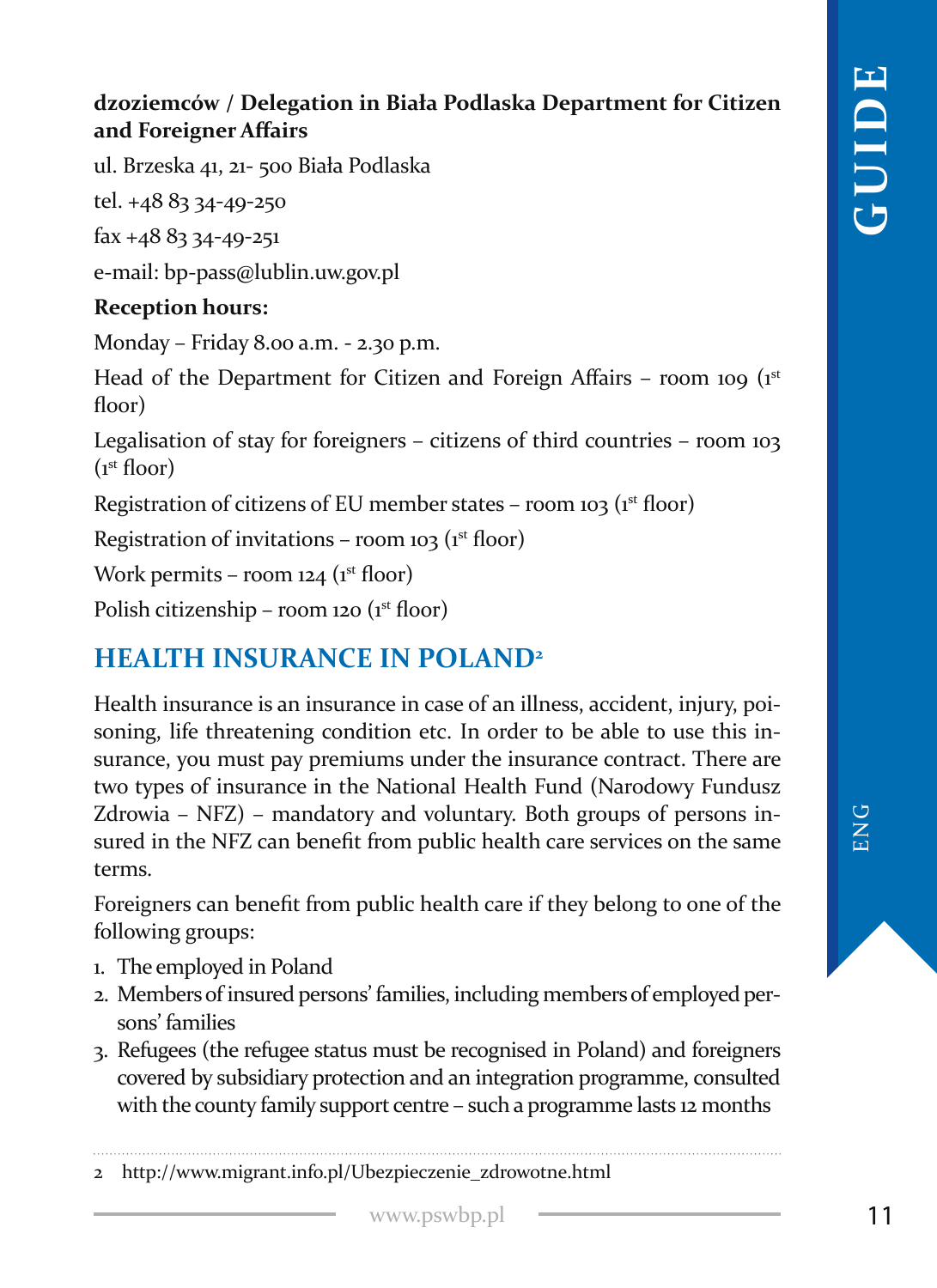- 4. The unemployed registered in the job centre (members of the registered unemployed person's family can also be insured if they are not insured on another account)
- 5. Clergy
- 6. Children attending school (within the care provided by their school), even if their parents' stay in Poland is not legalised
- 7. Persons deprived of liberty (imprisoned or arrested)
- 8. Persons staying in the territory of Poland, insured in the European Union states or the European Free Trade Association states (including Iceland, Liechtenstein, Norway and Switzerland).

The remaining foreigners who legally stay in Poland can benefit from public health care if they are voluntarily insured. Legal residence in Poland is the condition for the NFZ voluntary health insurance. This means that a foreigner must have at least a permit to reside in Poland for a fixed period.

#### **Voluntary health insurance**

A person whose stay in Poland is legal and who is not covered with mandatory health insurance can be insured voluntarily. For this purpose, you must submit an appropriate application to the NFZ in a voivodeship branch of the NFZ, which is appropriate for their place of residence.

The application form is available in the NFZ branch and on the Websites of NFZ branches.

**Contact details of the NFZ branch in Biała Podlaska: ul. Warszawska 12c , Biała Podlaska , 21-500, Poland tel.: +48 (83) 344-93-00, +48 (83) 344 93 05 Opening hours: Monday – Friday 8.00 a.m.- 4.00 p.m.**

Foreigners who are not European Union citizens, when applying for a voluntary health insurance, must present their passport and one of the documents beneath:

- **•** a work visa;
- **•** temporary residence permit;
- **•** permanent residence permit;
- **•** residence permit for a long-term EU resident;
- **•** residence permit due to humanitarian reasons;
- **•** permit for tolerated stay;
- **•** a document confirming the refugee status granted in Poland or temporary protection in Poland.

After signing the contract with the NFZ, you must go to a branch or in-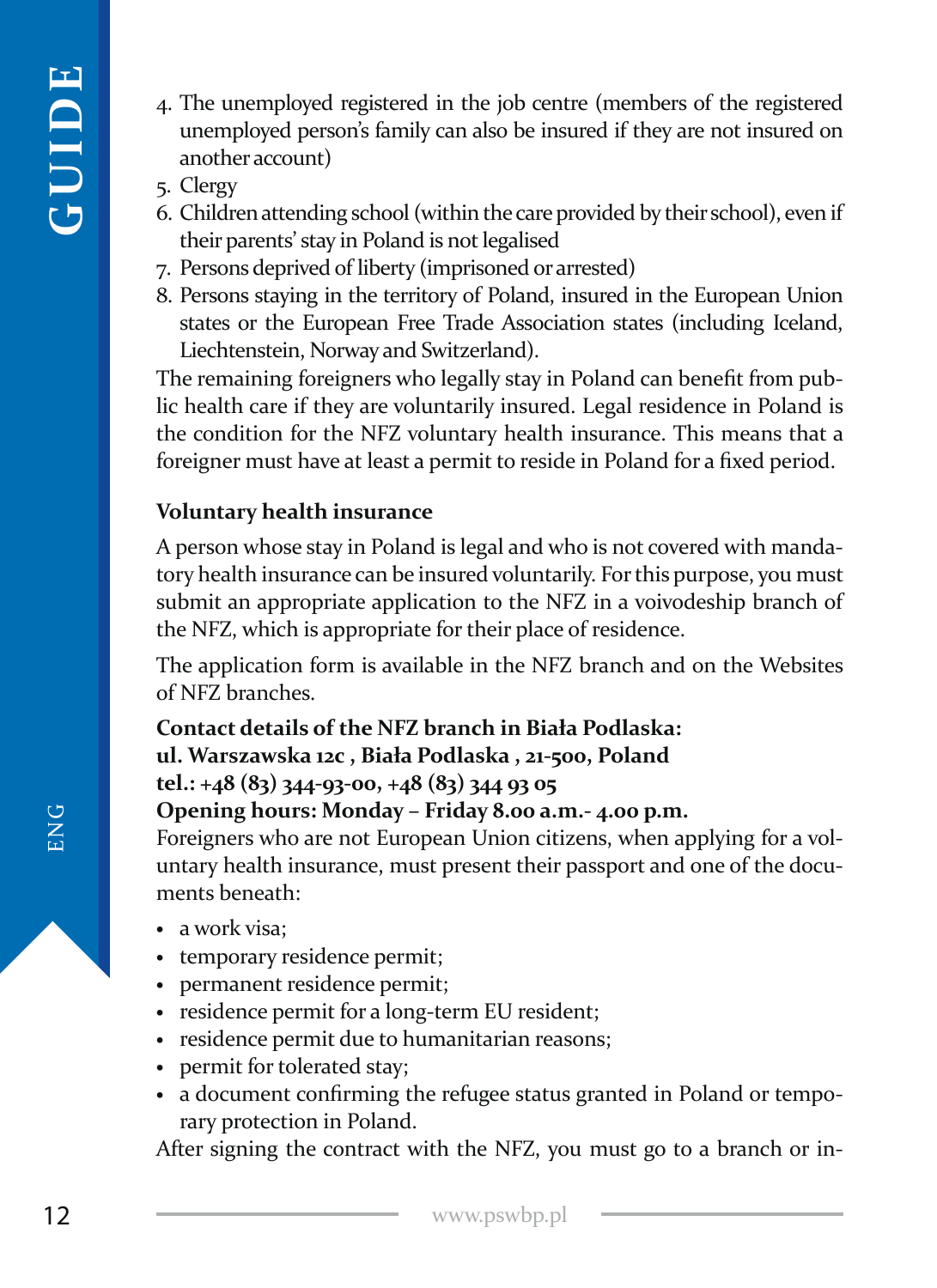spectorate of the Polish Social Insurance Institution (Zakład Ubezpieczeń Społecznych – ZUS) where you submit a ZUS ZZA form (https://www.zus. pl/wzory-formularzy/firmy/dokumenty-zgloszeniowe-i-rozliczeniowe/-/ publisher/details/1/formularz-zus-zza/305061). A ZUS ZZA form can be printed and taken personally or sent by post to the ZUS branch or inspectorate in your neighbourhood.

#### **Contact details of the ZUS branch in Biała Podlaska:**

#### **ul. Sadowa 23, 21-500 Biała Podlaska**

#### **Tel.: 22 560 16 00**

**Opening hours: Monday 8.00 a.m. – 6.00 p.m., Tuesday – Friday 8.00 a.m. – 3.00 p.m.**

Persons who are voluntarily insured must insure their family members if they are not covered with mandatory insurance on another account. The insurance can cover the same family members as mandatory insurance: children, spouse, and parents and grandparents if they share the household with the insured person.

In order to report family members for insurance, you must submit a ZUS ZCNA form in the ZUS (https://www.zus.pl/documents/10182/18428/zcna. pdf/42c2bfc3-5281-4b22-8901-7f3d3c9c3c1a). The form can be taken personally or sent by post.

Premiums are transferred to the ZUS account – detailed information available in the ZUS.

The information on the amount of the health insurance premium is available in the NFZ branch or on the NFZ Website https://www.nfz.gov.pl/ dla-pacjenta/zalatw-sprawe-krok-po-kroku/jak-ubezpieczyc-sie-dobrowolnie/

A premium for each calendar month is paid till the  $15<sup>th</sup>$  day of the next month for the previous month (e.g. till 15 May for April).

A foreigner can also be insured voluntarily in another insurance company.

#### **Proof of health insurance**

You must show proof of insurance in order to receive a given health care provision.

The proof can be as follows:

- **•** a current ZUS RMUA form issued by the employer;
- **•** a current certificate from your place of work, which confirms the payment of health insurance premiums;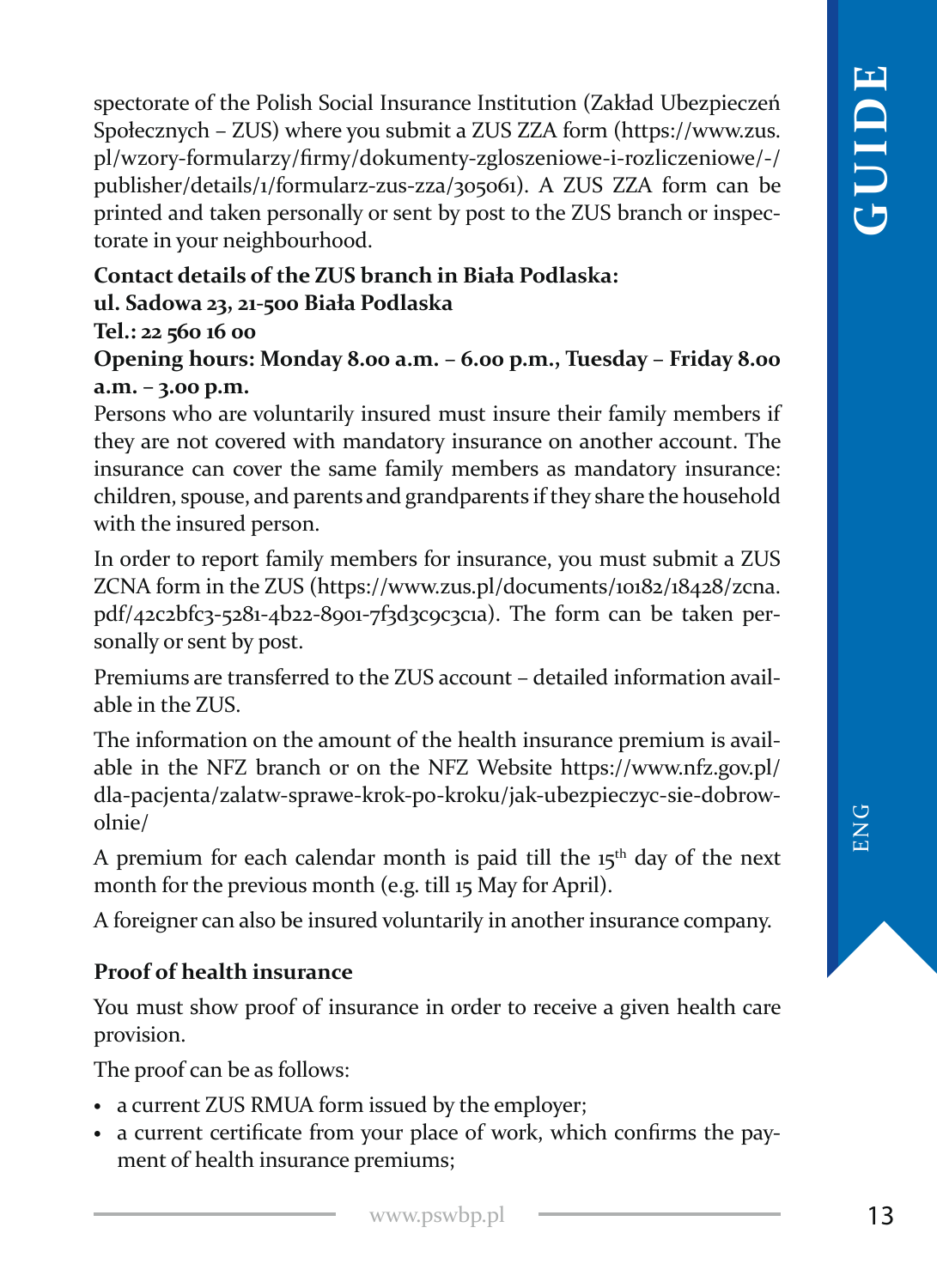- **•** when you run your own business, a health insurance application form and current proof of health insurance premium payment;
- **•** if you are unemployed a current certificate from the job centre confirming the registration for health insurance;
- **•** if you are insured voluntarily the contract with the NFZ and a document from the ZUS which confirms the registration for health insurance as well as current proof of premium payment;
- **•** if you are insured in the states of the European Union or the European Free Trade Association – a certificate issued by the NFZ or the European Health Insurance Card (EKUZ, in English EHIC).

If you do not have any proof of insurance, this document must be presented not later than within 7 days of health care provision (or if the patient stays in hospital – within 30 days of the admission, if the patient is still at hospital, but if they are no longer there, within 7 days of the end of treatment). If after this time the proof of insurance is not provided, the patient may be charged with the treatment costs.

# **TREATMENT**

#### **Where to get medical help?**

In Poland you can go to the following health care units which provide health care services:

- **•** hospital;
- **•** outpatient clinic (healthcare centre, ambulatory care clinic) for people who need basic and specialist health care;
- **•** ambulance station provides assistance in case of an accident, injury, childbirth, sudden illness or sudden health deterioration with a threat to life;
- **•** medical diagnostic laboratory conducts diagnostic tests and analyses based on the referral from a doctor or a dentist;
- **•** laboratory of dental prosthetics and orthodontics provides services based on a referral from a dentist;
- **•** therapeutic rehabilitation centre provides services based on a referral from a doctor.

Health care units may be public or non-public (private).

Services of doctors and health care units which have a contract with the NFZ are free – covered by your health insurance. Usually in such units or hospitals there is an information plate "Narodowy Fundusz Zdrowia" (Na-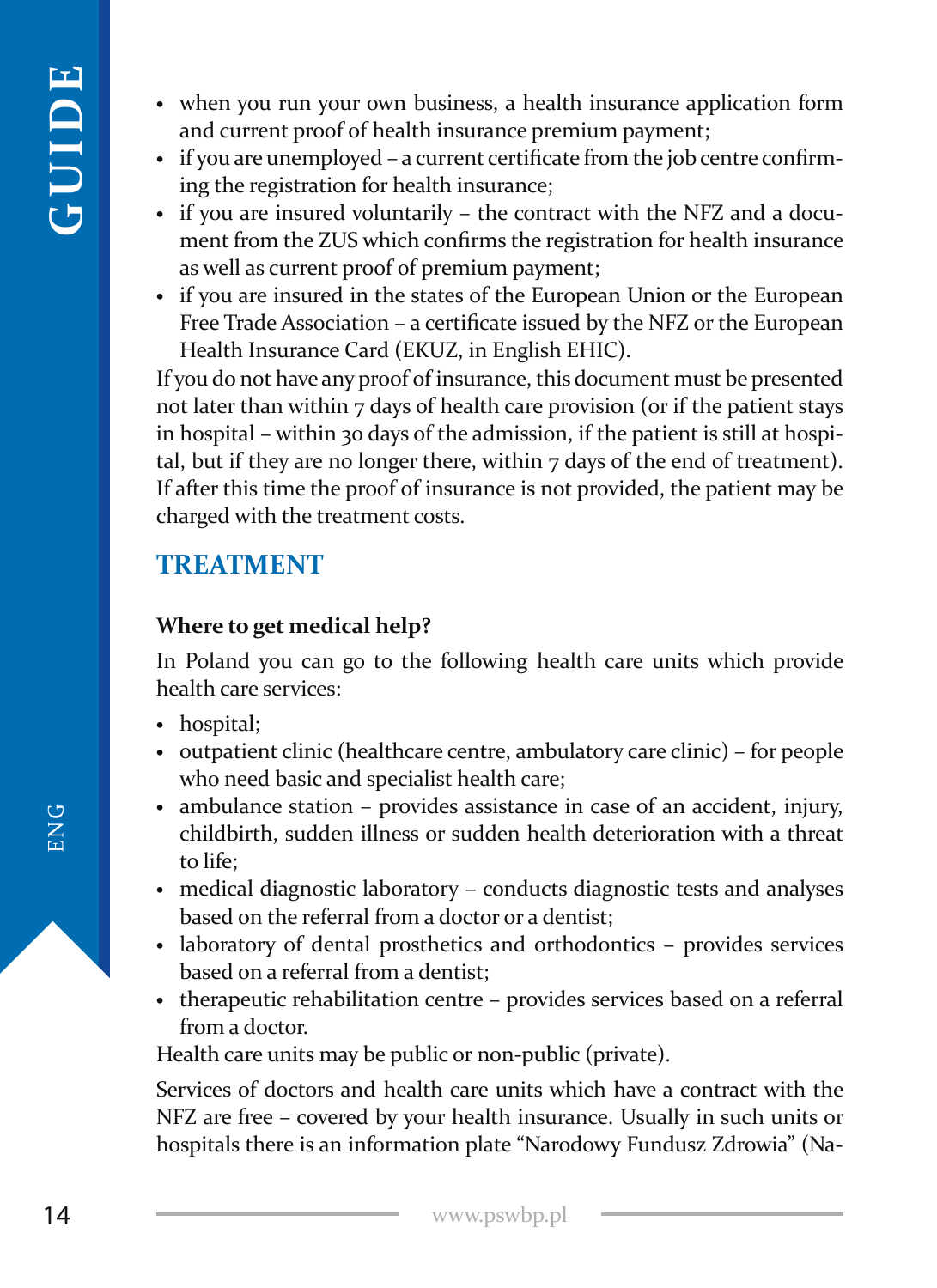tional Health Fund). If a patient uses the services of a doctor or a health care unit which does not have a contract with the NFZ, the patient will have to bear the treatment costs regardless if they are insured or not. Free medical help from a doctor or a hospital which does not have a contract with the NFZ is possible only in case of sudden deterioration of life or health. Free medical help from such a doctor or hospital is provided only to the extent necessary.

#### **Ambulance station – telephone numbers**

In emergency, health care services are provided immediately and without a referral. The patient also has a right to get help from a nurse, midwife, doctor or a hospital which does not have a contract with the NFZ.

In life-threatening situations call an ambulance: 999 – or dial the general emergency number 112 (you can call both the numbers from landline and mobile phones).

The following information must be given to the person receiving the notification:

- **•** an exact location of an incident (address, landmarks);
- **•** the cause of the call;
- **•** who needs help;
- **•** who calls an ambulance.

In emergencies, the patient may also go to hospital, to the emergency room, without a referral.

#### **Health care provisions financed from public funds**

Foreigners entitled to health care provisions financed from public funds (see "Who can use health care provisions financed from public funds") are entitled to the following provisions:

- **•** health provisions, i.e. all activities which serve to save, rescue, restore and improve health, and are related to:
	- $\cdot$  medical examination and advice.
	- $\cdot$  treatment,
	- $\cdot$  medical rehabilitation.
	- $\rightarrow$  care of a pregnant woman and her child,
	- Ì diagnostic tests,
	- $\rightarrow$  nursing and care of ill and disabled people,
	- $\rightarrow$  health prevention,
	- $\cdot$  adjudication and opinions on health state,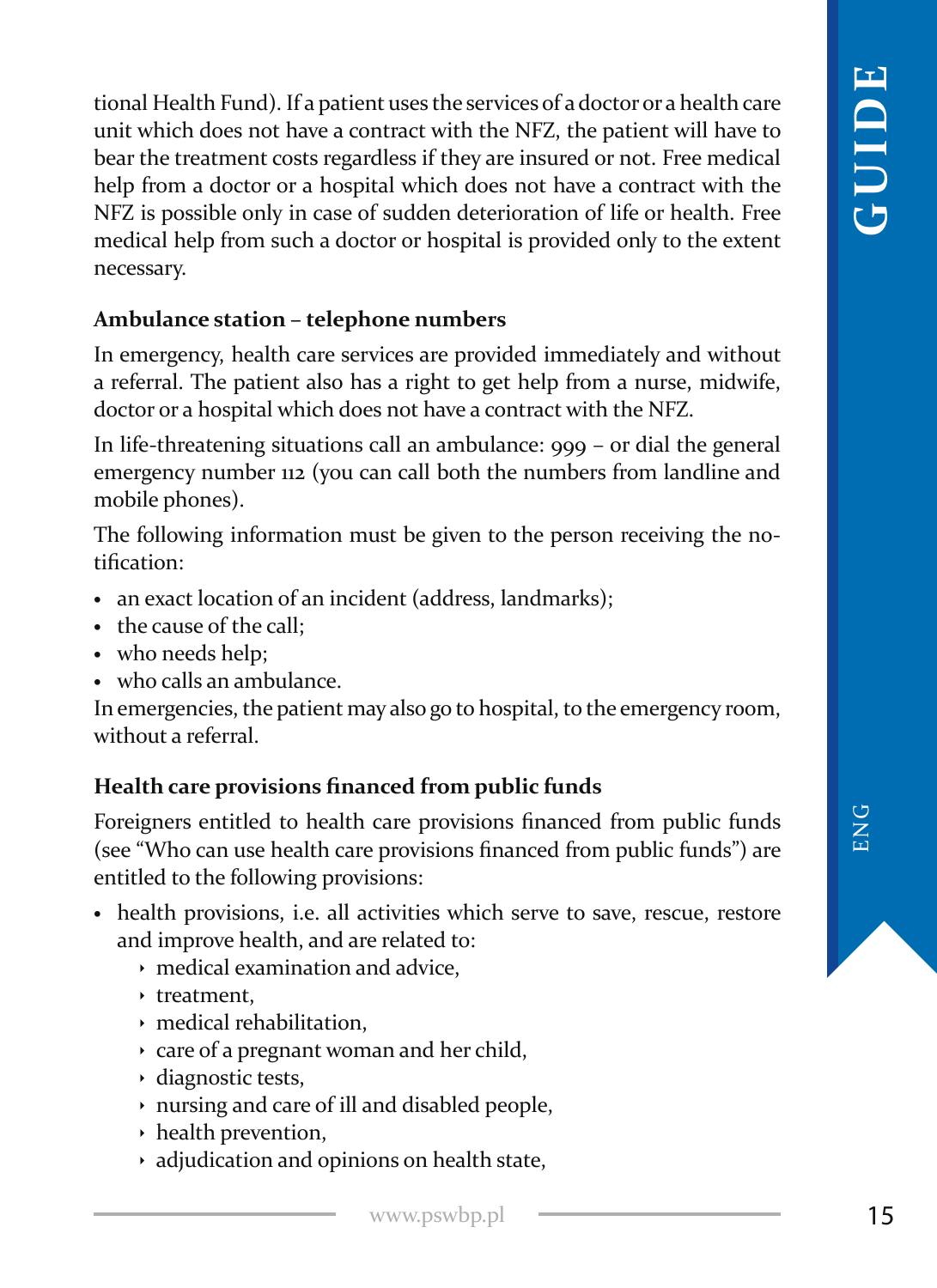- $\rightarrow$  technical activities in prosthetics and orthodontics,
- $\rightarrow$  provision with orthopaedic items and aids;
- **•** health benefits in kind medicines, medical products, orthopaedic items and aids related to the treatment process;
- **•** accompanying provisions e.g. accommodation and meals in a 24-hour or all-day institution or sanitary transport services.

#### **Specialist provisions**

In public health care, specialist services are provided based on a **referral** from a doctor. **You do not need such a referral** to the following specialist doctors:

- **•** gynaecologist and obstetrician;
- **•** dentist;
- **•** dermatologist;
- **•** venereologist;
- **•** oncologist;
- **•** ophthalmologist;
- **•** psychiatrist.

#### **Hospital**

Persons who have been referred by a doctor have a right for medical treatment or rehabilitation. The referral to hospital may also be issued by a private doctor, without any contract with the NFZ. When the patient cannot be admitted into hospital on the day of coming to hospital, they must be entered into the waiting list.

Only in emergency cases, persons are admitted without any necessary referral.

#### **Dental treatment**

You do not need a referral to a dentist. The patient who comes to a dentist with a pain is admitted on the same day.

#### **Medicines**

Some medicines are available only on prescription; the prescription is issued by an appropriate doctor. Prescription medicines may be refunded partially (they are cheaper in this case) or entirely.

Patients in hospitals or other institutions which provide 24-hour health care are given medicines for free.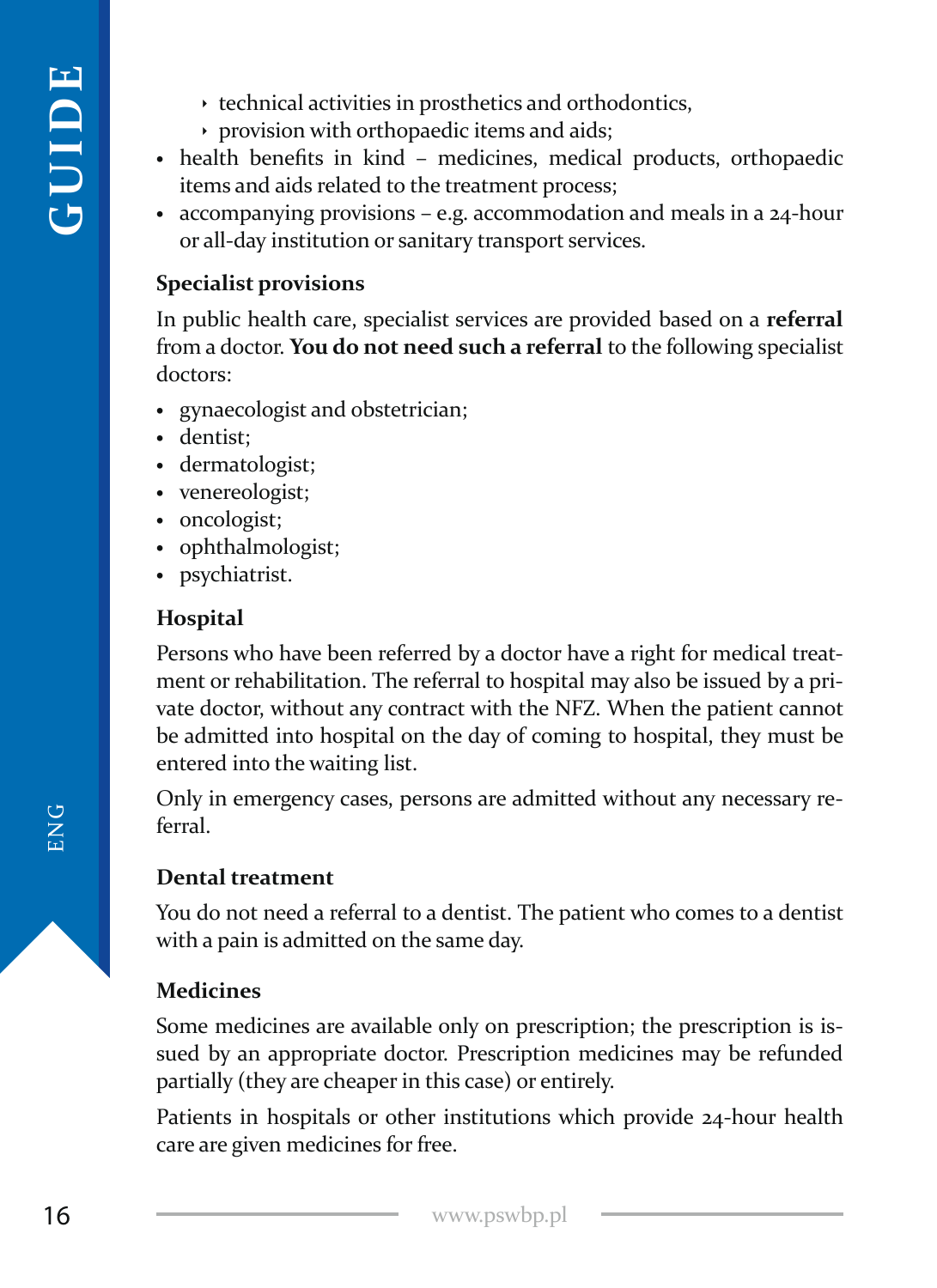Prescription medicines must be bought within 30 days of the date of the issue of prescription; for antibiotics this period is 7 days.

#### **Night and holiday medical assistance**

Between 6 p.m. and 8.00 a.m. and on public holidays, in sudden illnesses or sudden deterioration of health and when there is a justified fear that waiting for the opening of the outpatient clinic may unfavourably affect the state of health, patients can use a duty clinic. You do not need a referral then. The doctor on duty may give you advice in the clinic, on the phone or at the patient's house.

| Basic health care: |                                                                                                                    |                                             |                                  |  |  |
|--------------------|--------------------------------------------------------------------------------------------------------------------|---------------------------------------------|----------------------------------|--|--|
| Item               | Name                                                                                                               | Address                                     | Phone number                     |  |  |
| 1.                 | Non-Public Health Care<br>Institution "Medyk"                                                                      | ul. Królowej Jadwigi 2                      | 83 342-34-40                     |  |  |
| $\overline{2}$ .   | Non-Public Health Care<br><b>Institution - District Clinic</b><br>No. 2                                            | ul. Łomaska 19                              | 83 343-63-69                     |  |  |
| 3.                 | Non-Public Health Care<br>Institution "T-Med." District<br>Clinic No. 3                                            | ul. Zygmunta Augusta 9<br>ul. Terebelska 67 | 83 343-42-74<br>83 344-45-44     |  |  |
| 4.                 | Non-Public Health Care<br><b>Institution Family Doctor</b><br>Practice Juchimiuk, Pietras,<br>Walęciuk Partnership | ul. Parkowa u                               | 83 342-69-96                     |  |  |
| 5.                 | Non-Public Health Care<br>Institution Clinic "Zdrowie"                                                             | ul. Sidorska 59                             | 83 344-74-85                     |  |  |
| 6.                 | Non-Public Health Care<br><b>Institution Railway Clinic</b>                                                        | ul. Kościuszki 16                           | 83 343-81-61                     |  |  |
| 7.                 | Non-Public Health Care<br><b>Institution District Clinic</b><br>No. 4                                              | ul. Parkowa u                               | 83 343-26-71                     |  |  |
| 8.                 | Non-Public Health Care<br><b>Institution Vena</b>                                                                  | ul. Narutowicza 35                          | 83 343-40-97                     |  |  |
| 9.                 | Non-Public Health Care<br>Institution District Clinic No. 1                                                        | ul. Narutowicza 35                          | 83 342-86-21<br>83 344 - 34 - 44 |  |  |

#### **Contact details – medical treatment in Biała Podlaska:**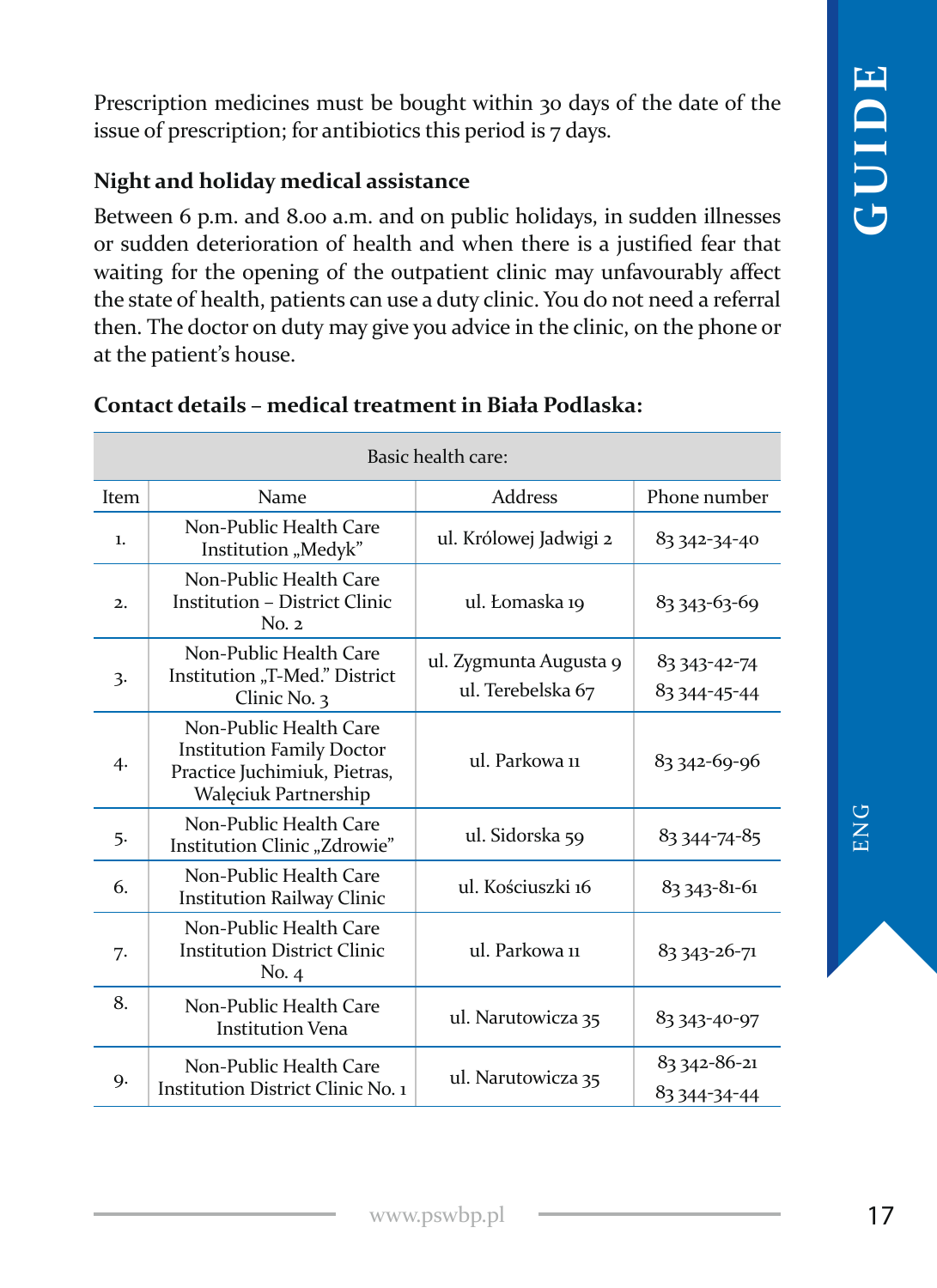# **GUIDE**

| 10.          | Non-Public Health Care<br><b>Institution Zalmed Małgorzata</b><br>Zalewska                         | ul. Kościuszki 16             | 83 344-66-77 |
|--------------|----------------------------------------------------------------------------------------------------|-------------------------------|--------------|
| 11.          | Non-Public Health Care<br>Institution Kal-medica Jerzy<br>Kalinowski                               | ul. Czerwińskiego 25          | 83 342-26-43 |
| 12.          | Branch of Non-Public Health<br>Care Institution "ZALMED"<br>Zbigniew Chazan                        | ul. Księcia Witolda 19/1      | 530-016-657  |
|              |                                                                                                    | Specialist Medical Treatment: |              |
| $\mathbf{1}$ | Specialist Clinic in the<br>Voivodeship Specialist<br>Hospital in Biała Podlaska                   | ul. Terebelska 57-65          | 83 414-72-11 |
| 2.           | Non-Public Health Care<br><b>Institution Specialist</b><br><b>Complex Rehabilitation</b><br>Clinic | ul. Warszawska 14             | 83-343-27-18 |
| 3.           | Centre of Psychotherapy and<br>Development LUSTRO                                                  | ul. Sidorska 105a             | 578 604 204  |
| 4.           | Non-Public Health Care<br><b>Institution Orthopaedic</b><br>Practice                               | ul. Janowska 70               | 83 342-30-65 |
| 5.           | Non-Public Health Care<br>Institution Skin and<br>Venereology Clinic                               | ul. Terebelska 67             | 83 342-86-15 |
| 6.           | Clinic of Endocrinology Group<br>Medical Practice Partnership<br>U. M. Bieleccy                    | ul. Księcia Witolda 21/F      | 83 342-81-45 |
| 7.           | Neurological Clinic Non-<br>Public Health Care Institution<br>Railway Clinic                       | ul. Kościuszki 16             | 83 343-81-61 |
| 8.           | Non-Public Health Care<br>Institution Ophthalmologist<br>Partnership                               | ul. Warszawska 14             | 83 342-83-74 |
| 9.           | Non-Public Health Care<br>Institution Laryngologist<br>Partnership                                 | ul. Warszawska 14             | 83 342-86-05 |
| 10.          | Non-Public Health Care<br>Institution Gynaecology and<br>Obstetrics Clinic "Gyne-Vita"             | ul. Terebelska 67/20          | 83 311-30-06 |
| 11.          | Non-Public Health Care<br><b>Institution Rheumatological</b><br>Clinic                             | ul. Terebelska 67             | 83 344-44-45 |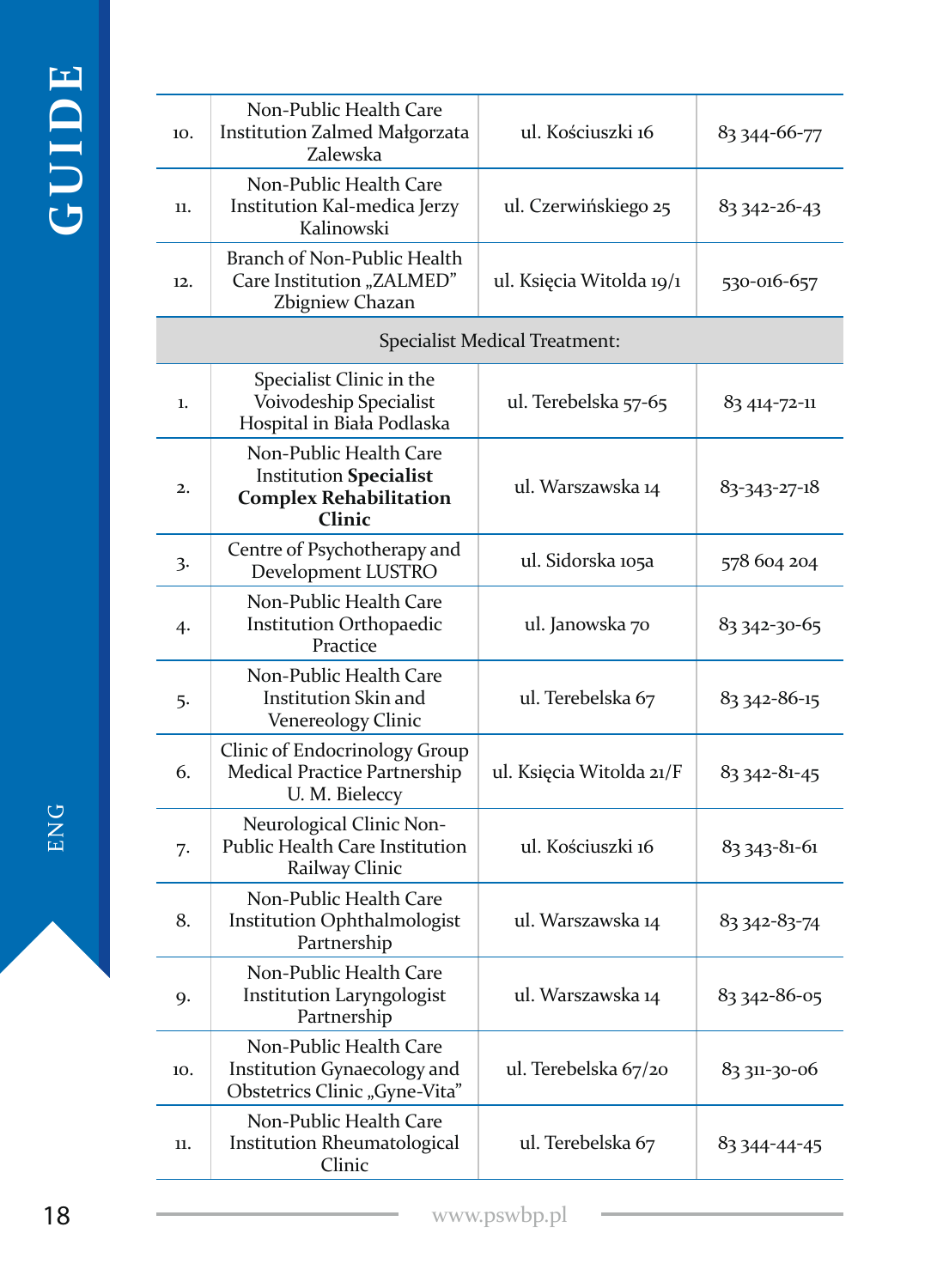| Sudden, night and holiday medical assistance: |                                                                    |                      |                |  |  |
|-----------------------------------------------|--------------------------------------------------------------------|----------------------|----------------|--|--|
| 1.                                            | Night and holiday medical<br>assistance                            | ul. Terebelska 57/65 | 83 343-40-68   |  |  |
| 2.                                            | Hospital Emergency<br>Department with the<br><b>Emergency Room</b> | ul. Terebelska 57/65 | 88 342-84-14   |  |  |
| Dental clinics:                               |                                                                    |                      |                |  |  |
| 1.                                            | Dental Practice Mala - Dental                                      | ul. Narutowicza 82   | 83 342-07-06   |  |  |
| $\overline{2}$                                | Dentactiv Centre of Aesthetic<br>Dentistry and Implantology        | ul. Terebelska 32    | 510 503 506    |  |  |
| 3.                                            | Dental Care Specialist Practice                                    | ul. Zgoda 7          | 516 096 730    |  |  |
| Diagnostic test laboratories:                 |                                                                    |                      |                |  |  |
| $\mathbf{1}$                                  | Analytical laboratory                                              | ul. Narutowicza 35   | 83 343 34 - 47 |  |  |
| 2.                                            | Laboratory in the Voivodeship<br>Specialist Hospital               | ul. Terebelska 57/65 | 83 414-72-11   |  |  |
| Pharmacies:                                   |                                                                    |                      |                |  |  |
| 1.                                            | Pharmacy in the Epi Shopping<br>Centre                             | ul. Sidorska 100     | 83 344-06-72   |  |  |
| 2.                                            | "Medica" Pharmacy                                                  | ul. Terebelska 57/65 | 83 343-28-65   |  |  |
| 3.                                            | Pharmacy w the SAS Shopping<br>Centre                              | ul. Sidorska 2k      | 83 343-25-24   |  |  |
| 4.                                            | Centrum Pharmacy                                                   | ul. Narutowicza 35b  | 800 110 110    |  |  |
| 5.                                            | Podlaska Pharmacy                                                  | ul. Warszawska 2     | 83 343-12-99   |  |  |

# **BIAŁA PODLASKA – HISTORICAL VIEW<sup>3</sup>**

Biała Podlaska is the main town in the northern part of the Central-Eastern macroregion, located on the River Krzna, a left tributary to the Bug, on the borderline between Podlasie and Polesie. Biała Podlaska and its vicinity are described as a mosaic of various cultures, nationalities and religions. This is where Slavonic, Armenian, Jewish and Tatar cultures permeated one another. Lifestyles, denominations and customs also intermingled there. The origin of the name of the town has not been clearly explained. The first part of the name is supposed to have come from the surname of one of the first owners – Piotr Janowicz Biały, the second part – from the name of the Podlasie region. Biała Podlaska was probably founded in the first half of the 15<sup>th</sup>

3 http://www.szlak-rowerowy.pswbp.pl/index.php/pl/obszar-projektu-przewodnik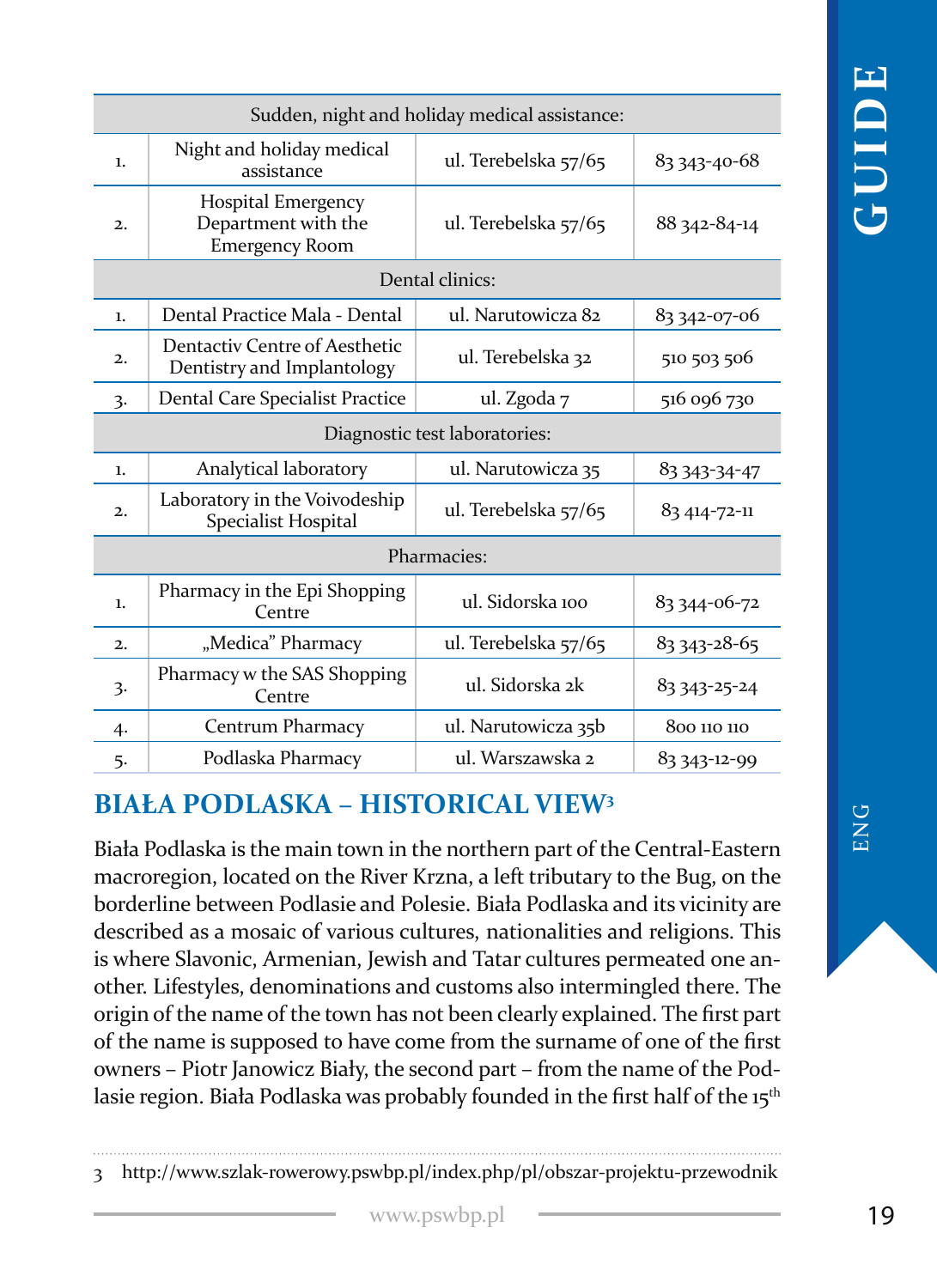century as a settlement located in the forests cut by the Krzna. The first historical mention comes from 1481 when, following the privilege of the Grand Duke of Lithuania, Biała became the property of the Illnicz family. In the second half of the 16<sup>th</sup> century, the entire Biała estate passed into the hands of the Radziwiłł family. For nearly 250 years Biała belonged to the Radziwiłł entailed estate. That was a period of development and prosperity for the town which was then called "Biała Książęca" or "Biała Radziwiłłowska". The person who was of particular significance for the history of that place was Aleksander Ludwik Radziwiłł who started building a castle in 1622. That event coincided with granting Biała the town charter. The year of 1628 was extremely important for the history of the town as then, thanks to the efforts of Father Krzysztof Ciborowicz Wilski, the Academy of Biała was established and from 1633 was a branch of the Academy of Kraków (currently J.I. Kraszewski Secondary Comprehensive School No. 1). In the late 1650s, the town was destroyed by the Swedes, Rakoczy's army and Chowański's Cossacks. Due to Michał Kazimierz Radziwiłł and his wife Katarzyna nee Sobieski, the town quickly recovered. Thanks to their efforts, the Friars Minor were brought in 1670 and the Basilian Fathers in 1683. The town received a lot of privileges and a coat of arms showing Michael Archangel standing on a dragon. The beaten route Warsaw – Terespol – Brest was opened in 1823, the railway line from Warsaw to Terespol – in 1867. When in 1844 the Governorates of Lublin and Podlasie were combined, the town started to be called Biała Podlaska. The beginning of the 19<sup>th</sup> century was the time when Biała changed its architectonic image. After 1830 brick tenement houses were built in the market square and the main streets. In 1835, the building of the Municipal Council, still preserved till nowadays, was built in the southern market square frontage. It was the first building in the history of the town that was intended for the seat of the authorities. In the interwar period, Biała Podlaska quickly developed demographically. Numerous public and communal facilities were built. A woodworking factory, called the Raabe factory, operated there. The Podlasie Aircraft Factory existed there in 1923–1939, together with the facilities such as a mechanical secondary school, a housing estate, a cooperative and a club. The dynamic economic development during the interwar period meant that the town, agricultural and commercial so far, was transformed into a centre with the industrial facilities. The period of the great splendour of the town was interrupted by the Second World War. A lot of distinguished inhabitants, and almost the whole Jewish community, died during that period. The economic development was not observed until the late 1970s. In 1975, Biała Podlaska became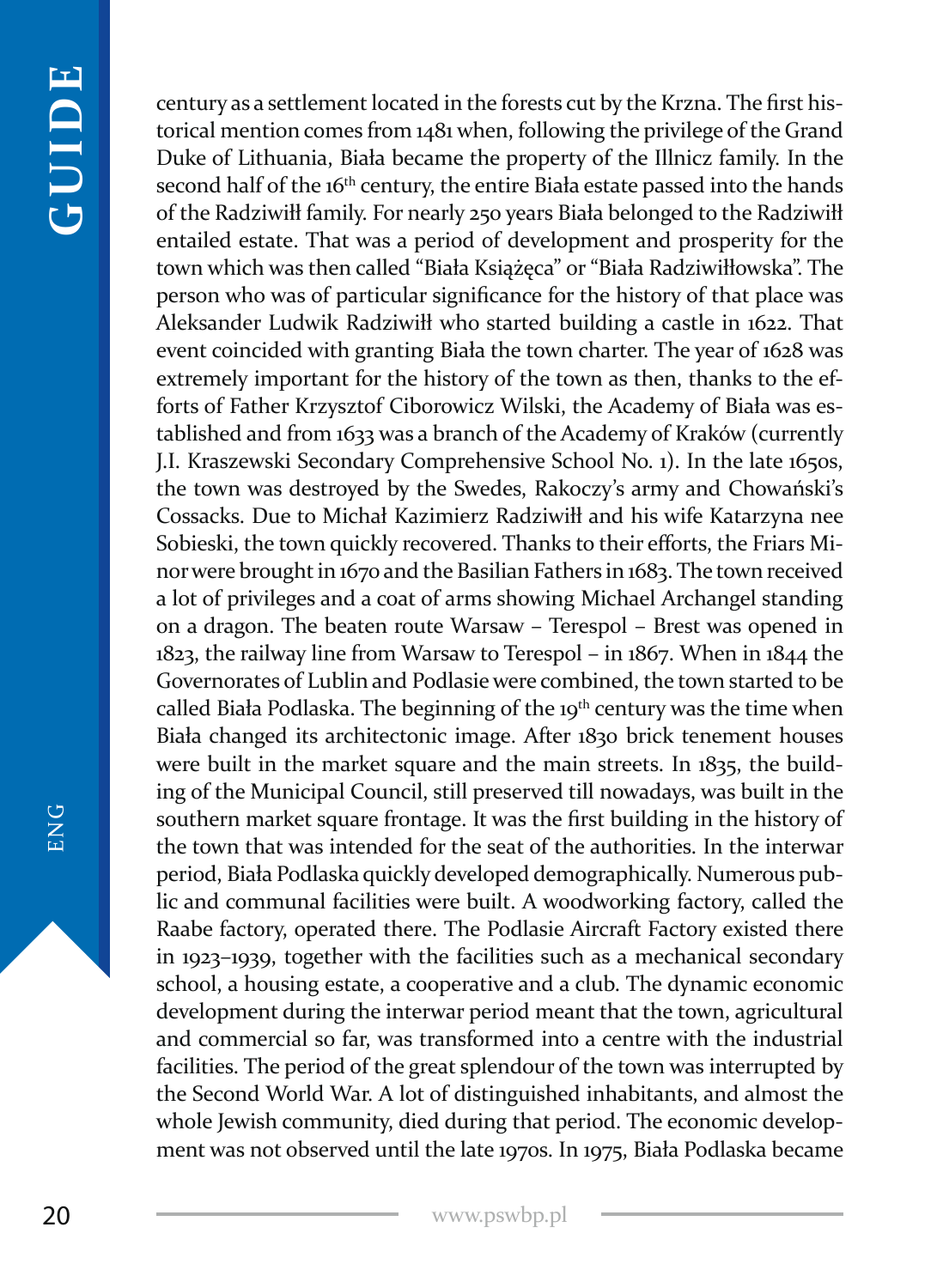the capital of the newly established voivodeship, which contributed to the increase in the number of its inhabitants. Since the administrative reform in 1999, the town has been a township and remains the main administrative centre of the region.

#### **MONUMENTS OF BIAŁA PODLASKA AND ITS VICINITY4**

Biała Podlaska has a rich historical past, which is visible in numerous architectonic monuments. The Radziwiłł Castle Complex is the most important monument, the remains of the former castle built on the plan of a five-pointed star with five bastions surrounded by a moat and an earth rampart. The complex is adjacent to Warszawska and Zamkowa Streets, from the west it borders urban buildings, from the south – the Krzna valley. Aleksander Ludwik Radziwiłł started building the castle, his successors continued. At the beginning of the 18th century it gained its ultimate appearance. The palace, built within the complex and no longer existent, provided a model for other complexes of this kind in Poland in the 17<sup>th</sup> century. The preserved earth fortifications constitute a rare example of earth fortifications from The Old Dutch School. Apart from them, the following elements are still preserved:

- 1. The entrance gate built in the  $4<sup>th</sup>$  quarter of the  $17<sup>th</sup>$  century with a façade modelled on a triumphal arch, protecting a rectangular interior. The column façade is decorated with numerous decorative elements: rustication, busts, panoplies and bas-reliefs.
- 2. The entrance tower, called the guard tower, built in the first half of the  $17<sup>th</sup>$ century, connected with the entrance gate by a quarter-circular gate neck, covered with a tented roof with a helmet, lantern and gallery, it has six floors. Currently the seat of the Museum of Southern Podlasie.
- 3. Three outbuildings built before 1709 flank the former parade courtyard, changed into a town park in the 19<sup>th</sup> century. The wings of northern outbuildings, located opposite the tower, on both sides of a wide courtyard, open to the park. The eastern building, the so called north-western outbuilding, currently houses the Municipal Public Library. The western building is connected with a long, one-storey building of western outbuildings, the Music School is in the north-western one whereas the Municipal Centre of Culture – in the western outbuilding.
- 4. The eastern turret from the first half of the  $17<sup>th</sup>$  century, free-standing deep in

<sup>4</sup> http://www.um.bialapodlaska.pl/index.php?ps=23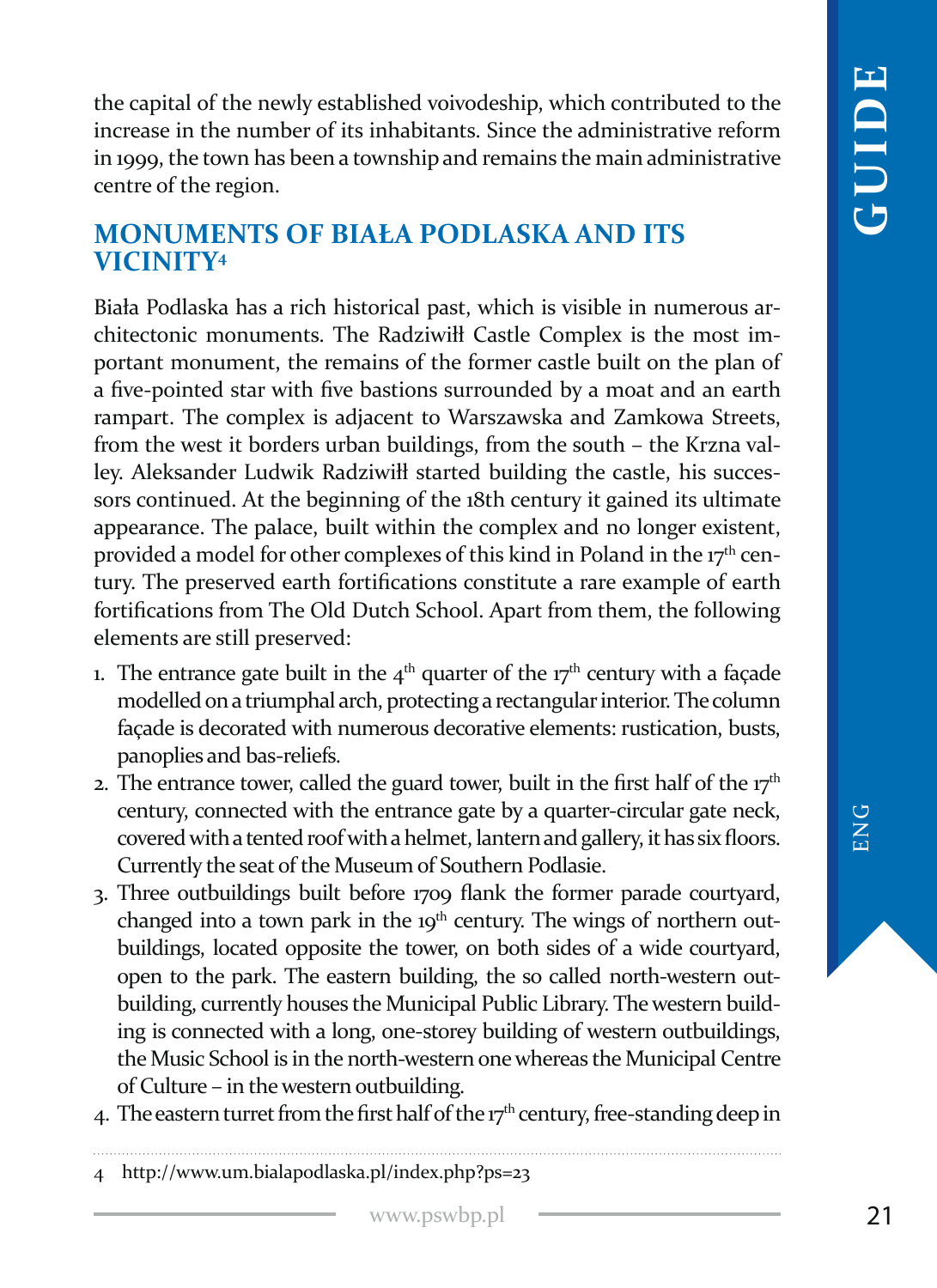

the park, in the Baroque style, two-storey, covered with a dome and a tented roof.

- 5. The late-Renaissance castle chapel from circa 1620 (the first half of the 17<sup>th</sup> century), with a barrel vault and a gable roof.
- 6. The hospital complex founded by the Radziwiłł family. The main building from the first half of the 18<sup>th</sup> century, the orphanage building transformed in the 19<sup>th</sup> century. In the background, the oldest preserved cemetery of Biała Podlaska, from the first half of the 18<sup>th</sup> century.

#### **Other recommended monuments:**

- 1. The old Academy of Biała, located at Warszawska St. On the wall, from the side of Warszawska St., there is an eagle and the date of 1628 (the year when the school was established) and a plaque commemorating the 190<sup>th</sup> anniversary of the adoption of the  $3<sup>rd</sup>$  May Constitution. The building was rebuilt from the outside and gained the classicist character. Currently the seat of J.I. Kraszewski Comprehensive Secondary School. The Academy of Biała educated a lot of famous people, e.g. Józef Ignacy Kraszewski, Roman Rogiński, Father Stanisław Brzózka. Stefan Żeromski and Julian Ursyn Niemcewicz were connected with the school as well as currently known personages: Bogusław Kaczyński and Roman Kłosowski.
- 2. Next to the Academy the monument of J.I. Kraszewski, the only one in Poland, located at the intersection of Zamkowa and Warszawska St. Erected in 1928 from the contributions of the inhabitants of Biała Podlaska, on the 300<sup>th</sup> anniversary of the establishment of the Academy of Biała.
- 3. St. Ann's Church, located at Warszawska St., is the most valuable religious building in the town. Initially wooden, the church was founded in 1525 by Grzegorz Iwanowicz and rebuilt in 1596-1603 by adding a chancel and a music choir, and later two side chapels. Next to the church there is a gate bell tower from the 1<sup>st</sup> half of the 18<sup>th</sup> century, a presbytery covered with shingles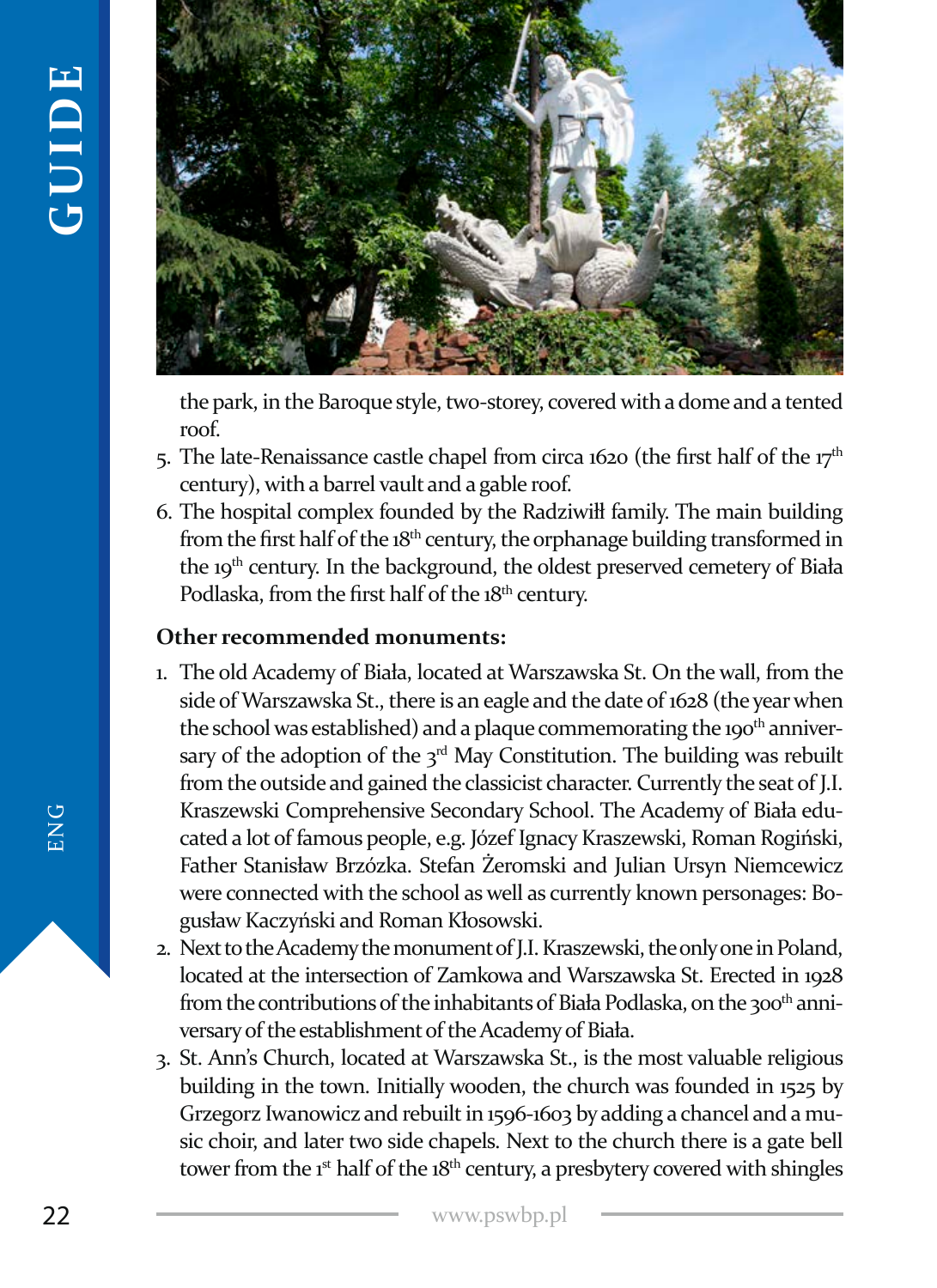from 1750, an 18th-century vicarage, and opposite – an organist's house from 1820. St. Michael Archangel's Statue by Tadeusz Ulatowski, situated on the corner of Zamkowa and Warszawska Streets and next to the presbytery, presents the coat of arms of the town.

- 4. The post- Friars Minor church and monastery of St. Anthony at Narutowicza St., erected in 1682-168 thanks to the efforts of Katarzyna Radziwiłł nee Sobieski and her husband Michał, as a brick Baroque building. The frescoes from the  $17<sup>th</sup>$  and  $18<sup>th</sup>$  centuries on the church vault and in the monastery are of particular significance, similarly to the main altar. The church has one nave, on the vaults – a polychrome from the  $17<sup>th</sup>$  century: two Radziwiłł eagles – Trąba and Janina; on the chancel vaults – a polychrome from the  $17<sup>th</sup>$ century, in the porch – a marble slab with the foundation inscription. The cemetery wall near the church is decorated with epitaphs of the Home Army soldiers. John Paul II's statue was erected in the middle of the church square in 2000.
- 5. The post-Basilian church of the Blessed Virgin Mary at Brzeska St. The post-Basilian complex from the 18th century consists of the church of the Birth of the Blessed Virgin Mary, a monastery and a gate with a fence. These buildings were built for the Uniate order of the Basilians, as a result of the growing cult of Józefat Kuncewicz. The temple was modelled on the Latin church. It has an interesting interior design from the 18<sup>th</sup> century. Next to the complex there is a monument devoted to the Poles exiled to Siberia, by Jacek Spisacki.
- 6. Freedom Square an old town market square, named Freedom Square in 1919. It used to be paved with cobblestones. In the 18<sup>th</sup> and 19<sup>th</sup> centuries tenement houses were built around the square. In the 1930s it was a trade centre with fairs held every week. The execution place commemorating two public executions from the Second World War is in the middle part of the northern frontage.
- 7. The Municipal Council built at Freedom Square in 1843, also today the seat of the municipal authorities. Next to the building the Place of National Remembrance – the execution wall where the Nazis shot the inhabitants of Biała Podlaska during the Second World War.
- 8. Austeria, built about 1740, the oldest inn in Biała Podlaska.
- 9. The Baroque cemetery chapel from the  $1<sup>st</sup>$  half of the  $18<sup>th</sup>$  century, on the Roman Catholic cemetery, surrounded with historic tombstones from the 19<sup>th</sup> and 20<sup>th</sup> centuries.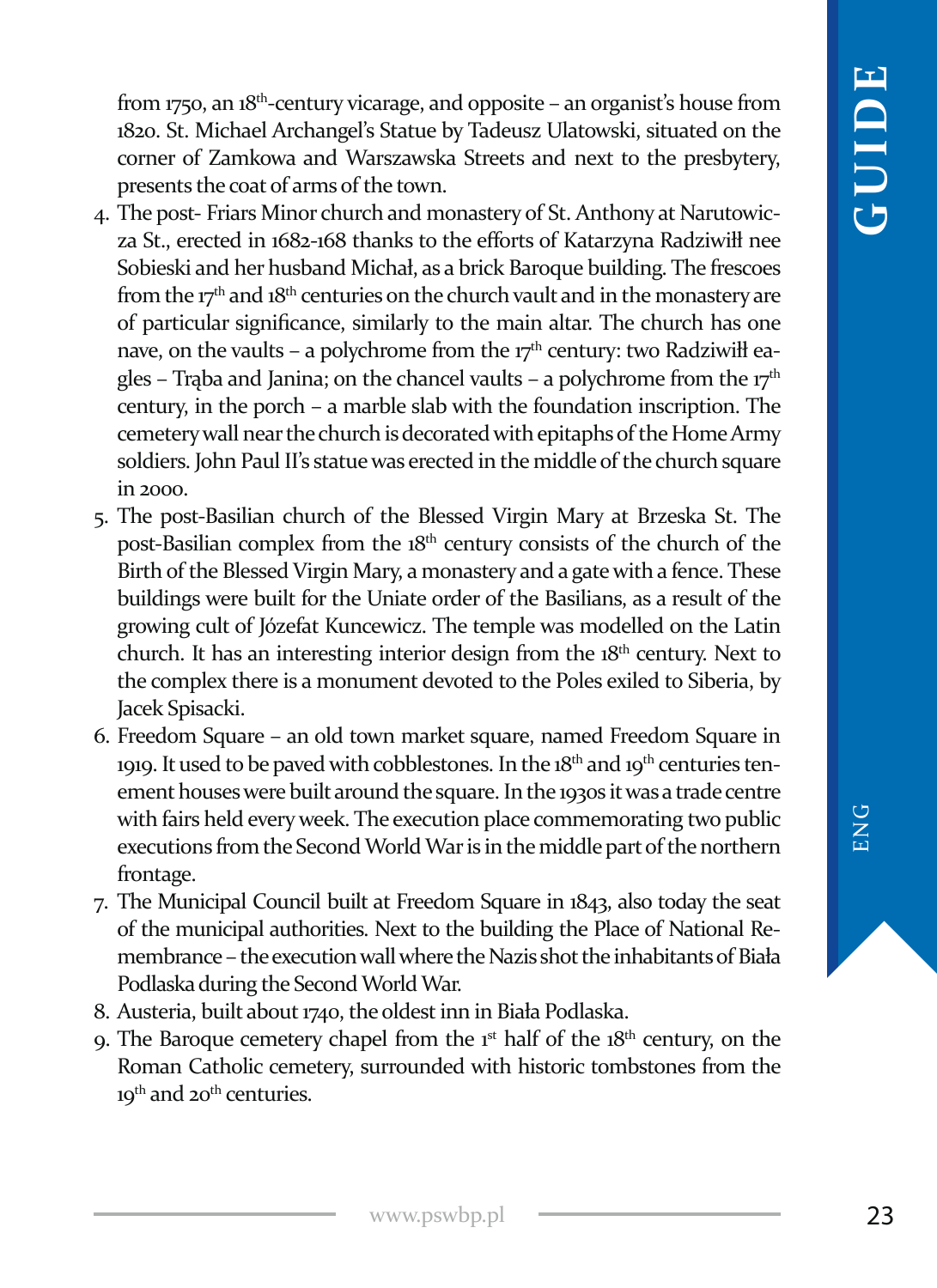# **THE VICINITY OF BIAŁA PODLASKA**

The vicinity of Biała Podlaska, due to its natural and cultural assets, is a great area for tourism. This is where Podlasie Bug Gorge Landscape Park is located and you can admire the virgin nature of the last natural valley of a big lowland river in Europe. The wild and beautiful Bug may be used for kayaking or rafting. Kayaking on the Krzna with some marinas may be an unforgettable experience. Cycling lovers have biking trails. The trail enables hiking in the country of nature, silence and nostalgia. It lets us learn about historically interesting places, churches, Orthodox churches, mansions, palaces and traditional Podlasie countryside. The Arabian Stud Farm in Janów Podlaski is a highly recommended place near Biała Podlaska. Every year, horse lovers come there to take part in the most famous Arabian stud auction in the world. When visiting the Biała Podlaska region, it is worth going to famous pilgrimage destinations; Catholic sanctuaries of St. Mary in Kodeń and Leśna Podlaska, the only one in Poland, beautiful Uniate Orthodox church in Kostomłoty and a grand Orthodox church and monastery complex in Jabłeczna The old Tatar cemetery in Studzianka is also one of the rarities of the vicinity. Biała Podlaska and its vicinity are ecologically clean areas. Impressive forests, clean waters, a varied landscape, moderate climate – all these make this place ideal for relaxation and recreation.

#### **THE MAIN HOLIDAYS, CELEBRATIONS AND CYCLICAL EVENTS IN THE TOWN AND ITS VICINITY:**

#### **January**

- **•** The final of the Great Orchestra of Christmas Charity on Freedom Square
- **•** Procession of the Magi along the streets of Biała Podlaska on Epiphany

#### **February**

**•** Valentine's Day's evening of poetry

#### **March / April**

- **•** Eastern Fair on Freedom Square
- **•** The Way of the Cross along the

streets of Biała Podlaska on Palm Sunday

- **•** Celebration of the Paschal Triduum in churches of Biała Podlaska
- **•** Biała Blues Festival

#### **May**

- **•** Town celebration of the Day of the 3rd May Constitution
- **•** The Night of Museums in the Museum of Southern Podlasie in Biała Podlaska
- **•** Great May Day with PSW
- **•** Family Running Picnic Biała Runs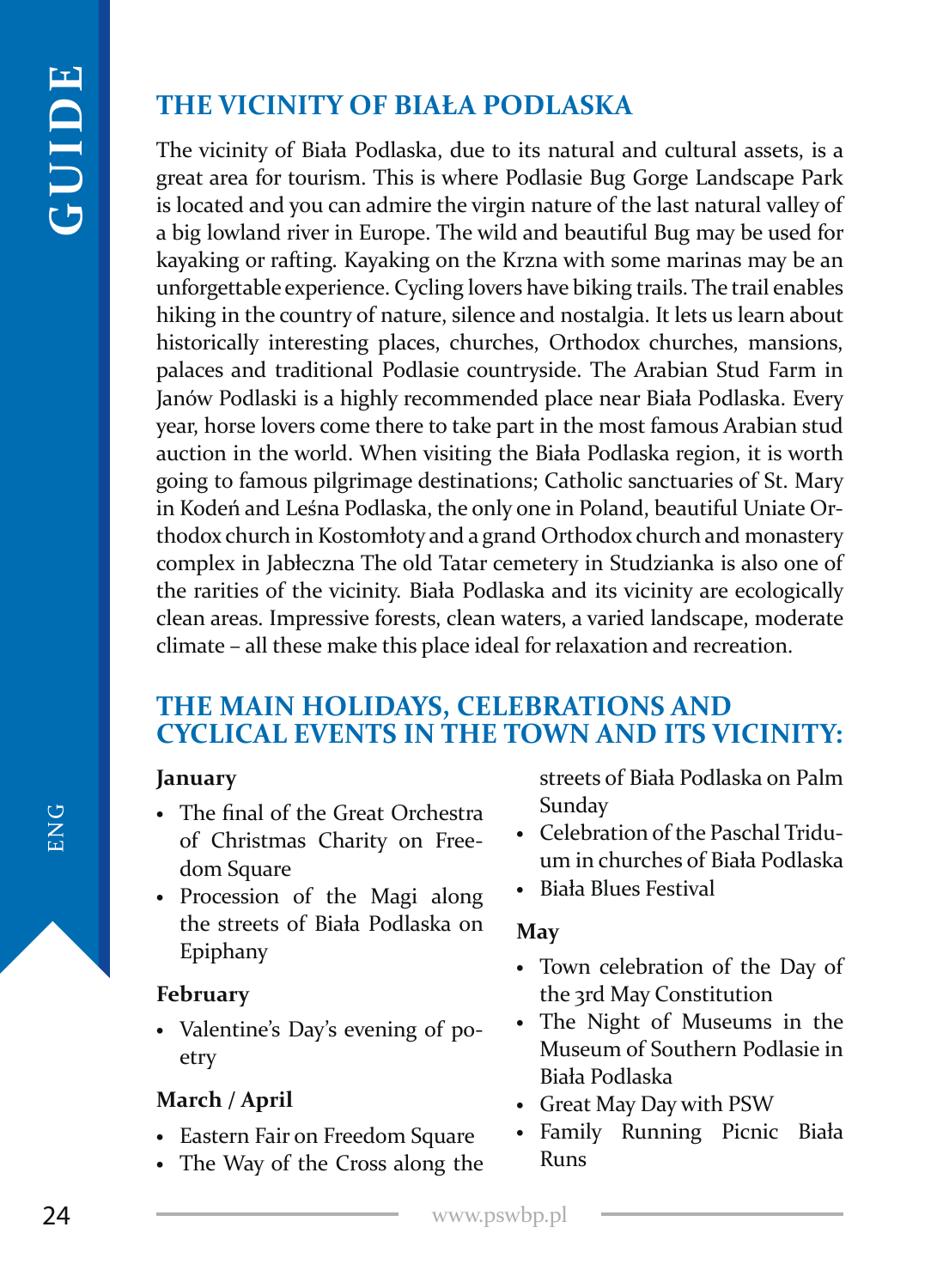**•** Juwenalia of AWF and PSW students

#### **June**

- **•** Days of the Town of Biała Podlaska
- **•** Artistic event Park of Art in the Radziwiłł Park in Biała Podlaska
- **•** Town celebration of the Solemnity of the Holy Body and Blood of Christ (Corpus Cristi)
- **•** Pentecost Day
- **•** Royal Cheers and a Knight's Tournament in Międzyrzec Podlaski
- **•** Worship concert "Biała for Jesus"
- **•** Midsummer Night in Porosiuki

#### **July**

- **•** Motopicnic Panther MC Poland in Komarówka Podlaska
- **•** Bicycle Rally on the Trail of the Bug River Manor Houses and Guest Houses in Janów Podlaski
- **•** Tatar Five cross-country races in Studzianka
- **•** Classical Roskosz 2019 Rally of Historic and Unusual Vehicles in Roskosz
- **•** Summer concerts on Freedom Square
- **•** Summer cinema in the Radziwiłł Park

#### **August – September**

- **•** The county harvest festival in the villages of the Biała Podlaska county
- **•** Town celebrations of the Polish

Armed Forces Day and the Assumption of the Blessed Virgin Mary (Day of the Divine Mother of Herbs)

- **•** Summer concerts on Freedom Square
- **•** Summer cinema in the Radziwiłł Park

#### **September**

- **•** The Land of the Bug Triathlon – charity, team races in Janów Podlaski
- **•** Town celebrations of the anniversary of the outbreak of the Second World War
- **•** Michael's Fair Days of the Patron of Biała Podlaska, St. Michael Archangel

#### **October**

- **•** Podlasie Jazz Festival
- **•** Town celebrations of the National Education Day

#### **November**

- **•** All Saints' Day and All Souls' Day
- **•** Town celebrations of the National Independence Day

#### **December**

- **•** The great final of the Noble Gift collection
- **•** Town Christmas Eve on Freedom Square
- **•** Exposition of Christmas cribs in Catholic parishes of the town
- **•** New Year's Eve on Freedom Square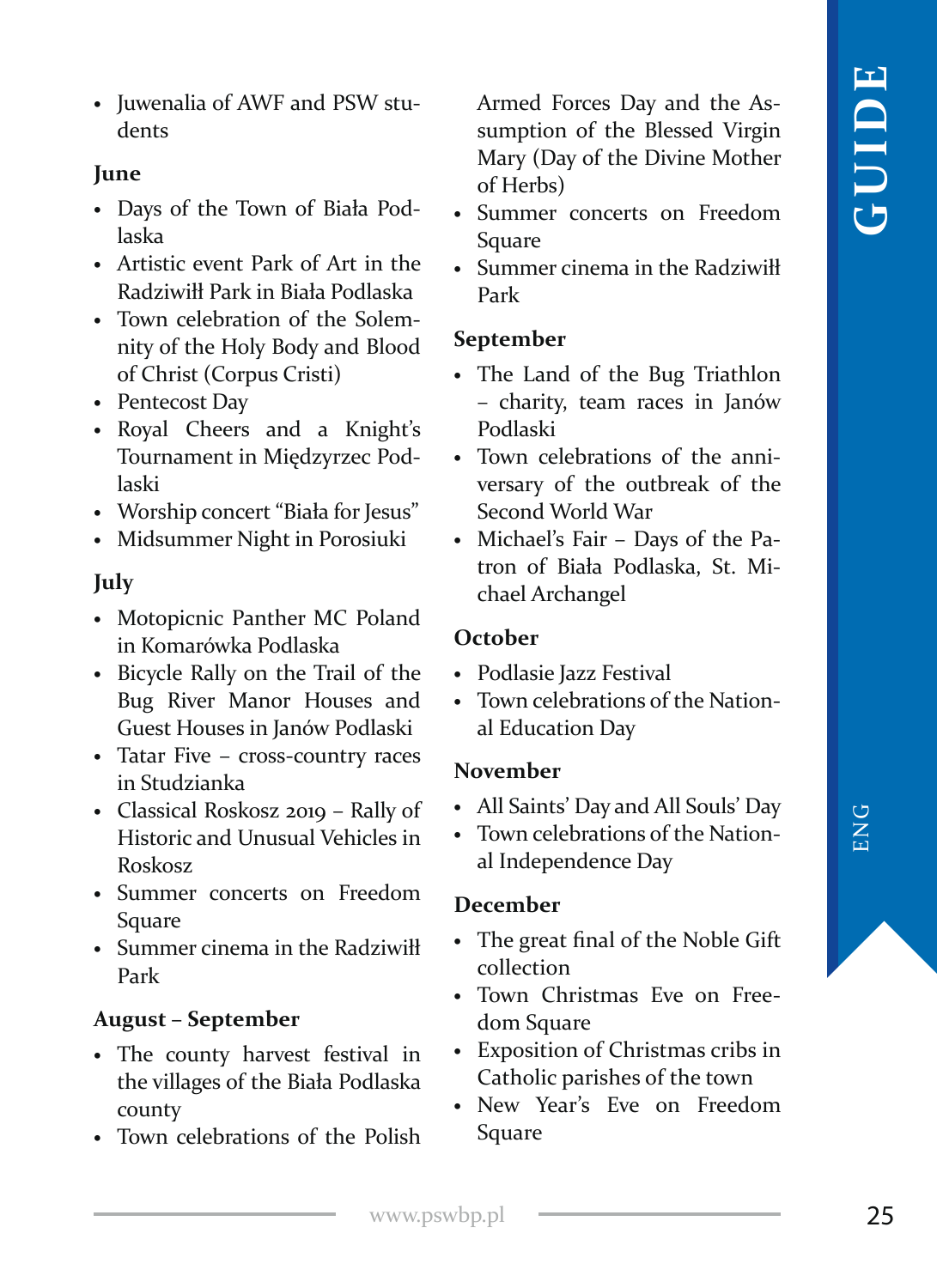# **CULTURE AND ENTERTAINMENT**

#### **Bialskie Centrum Kultury im. B. Kaczyńskiego / B. Kaczyński Cultural Centre of Biała Podlaska**

ul. Warszawska 11 tel. 83 341 67 12 www.bckbialapodlaska.pl

#### **Galeria Podlaska / Gallery of Biała Podlaska**

ul. Warszawska 12 tel. 83 341 67 25

#### **Muzeum Południowego Podlasia / Museum of Southern Podlasie**

ul. Warszawska 12 tel. 83 343 41 28, 83 343 55 56 www.muzeumbiala.pl

#### **NoveKino Merkury / NoveKino Merkury cinema**

ul. Brzeska 43 tel. 83 343 28 97 www.novekino.pl

#### **Kino Cinema3d / Cinema3d cinema**

ul. Brzeska 21 – Galeria Rywal www.cienma3d.pl

#### **Escape room - Get Me Out**

Plac Wolności 12 Tel.604966585 www.getmeout.pl

If you want to find out more on the latest news and events in our town, we recommend the local media: www.bialapodlaska.pl www.bp24.pl www.podlasianin.com.pl www.slowopodlasia.pl www.radiobiper.info